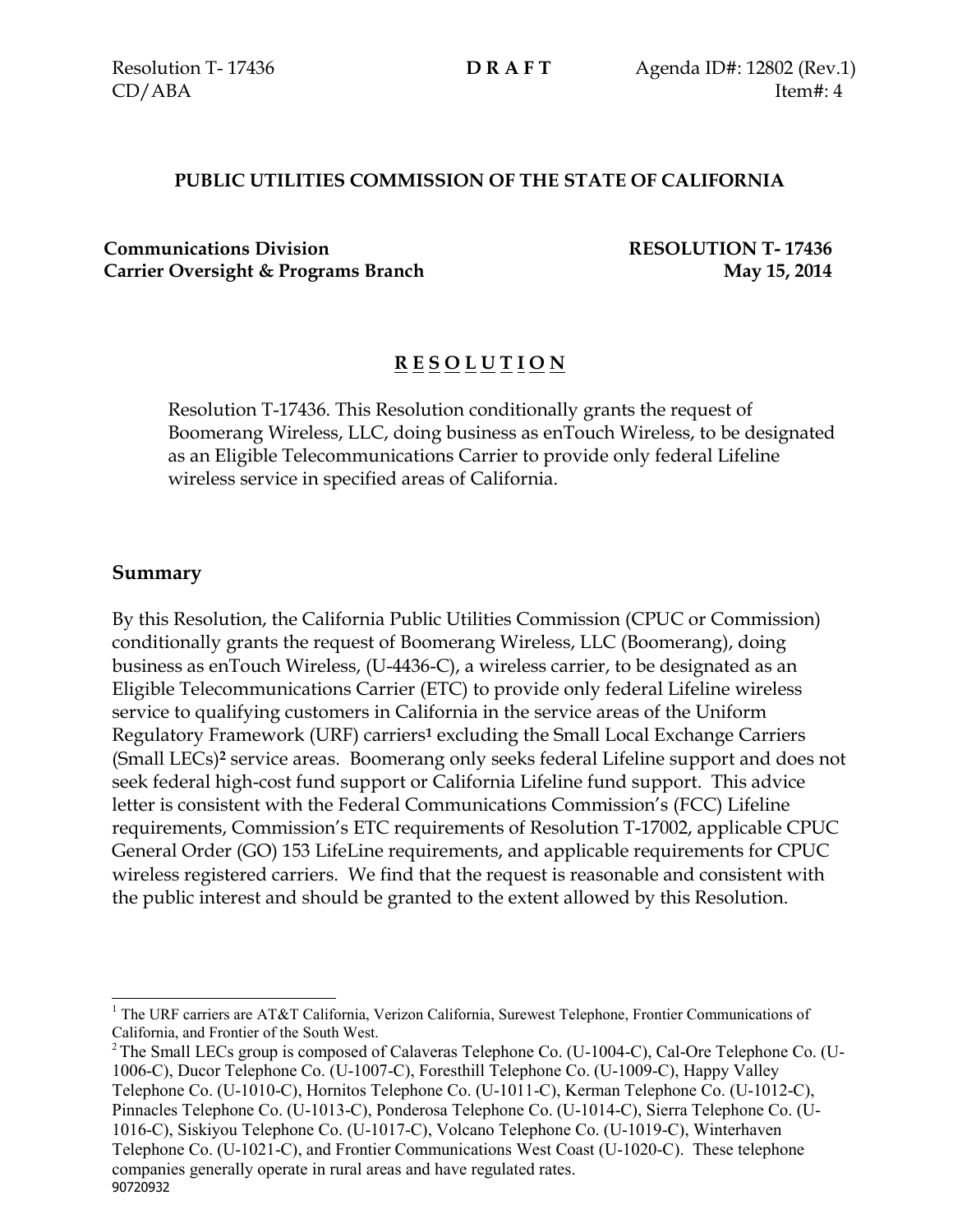# **Background**

Pursuant to federal law, 47 U.S.C. §214(e)(2), a state commission may designate a common carrier as an ETC if it:

- offers the services supported by the federal Universal Service Fund (USF) either by using its own facilities, resale, or both, and
- advertises the services and the related charges using advertising media of general distribution.

Once designated an ETC, the FCC then authorizes the ETC to receive federal USF support for providing those services supported by the USF (e.g. local telephone service) in high-cost areas and to low-income customers.

The FCC established the ETC program to satisfy the statutory requirement of the Telecommunications Act of 1996.3**<sup>4</sup>** The federal USF support creates an incentive for the telephone carriers to provide quality residential telephone services at an affordable rate to low-income consumers and/or those living in designated high-cost areas, e.g. rural areas.

47 C.F.R. §§ 54.400 – 54.422 contain the FCC's Universal Service rules and was issued to implement § 254 of the Telecommunications Act regarding universal service. Section 54.401 defines Lifeline as a non-transferrable retail service offering for which qualifying low-income consumers pay a reduced charge for voice telephony service after applying the federal Lifeline support amount.<sup>5</sup>

## **FCC Orders**

The FCC made significant changes to the federal Universal Service Program. The following provides a brief summary of some of the relevant aspects of the FCC orders that address ETC matters:

**FCC 11-161 (November 18, 2011), the federal USF and Intercarrier Compensation (ICC) Transformation Order**, modified the definition of the services that are supported by the Federal USF by eliminating the FCC's former list of nine supported services and adopting a definition that is technology neutral, now focusing on service functionality instead of the technologies used and allowing services to be provided over any platform.<sup>6</sup>

<sup>&</sup>lt;sup>3</sup> 47 U.S.C. §153(51) states that "a telecommunications carrier shall be treated as a common carrier under this chapter only to the extent that it is engaged in providing telecommunications services, except that the Commission shall determine whether the provision of fixed and mobile satellite service shall be treated as a common carriage."  $447$  U.S.C. § 214(e).

 $5$  47 C.F.R. § 54.403.

<sup>6</sup> *In the Matter of Connect America Fund, A National Broadband Plan for Our Future, Establishing Just and Reasonable Rates for Local Exchange Carriers, High-Cost Universal Service Support, Developing a Unified Intercarrier Compensation Regime, Federal-State Joint Board on Universal Service, Lifeline and Link-Up, Universal*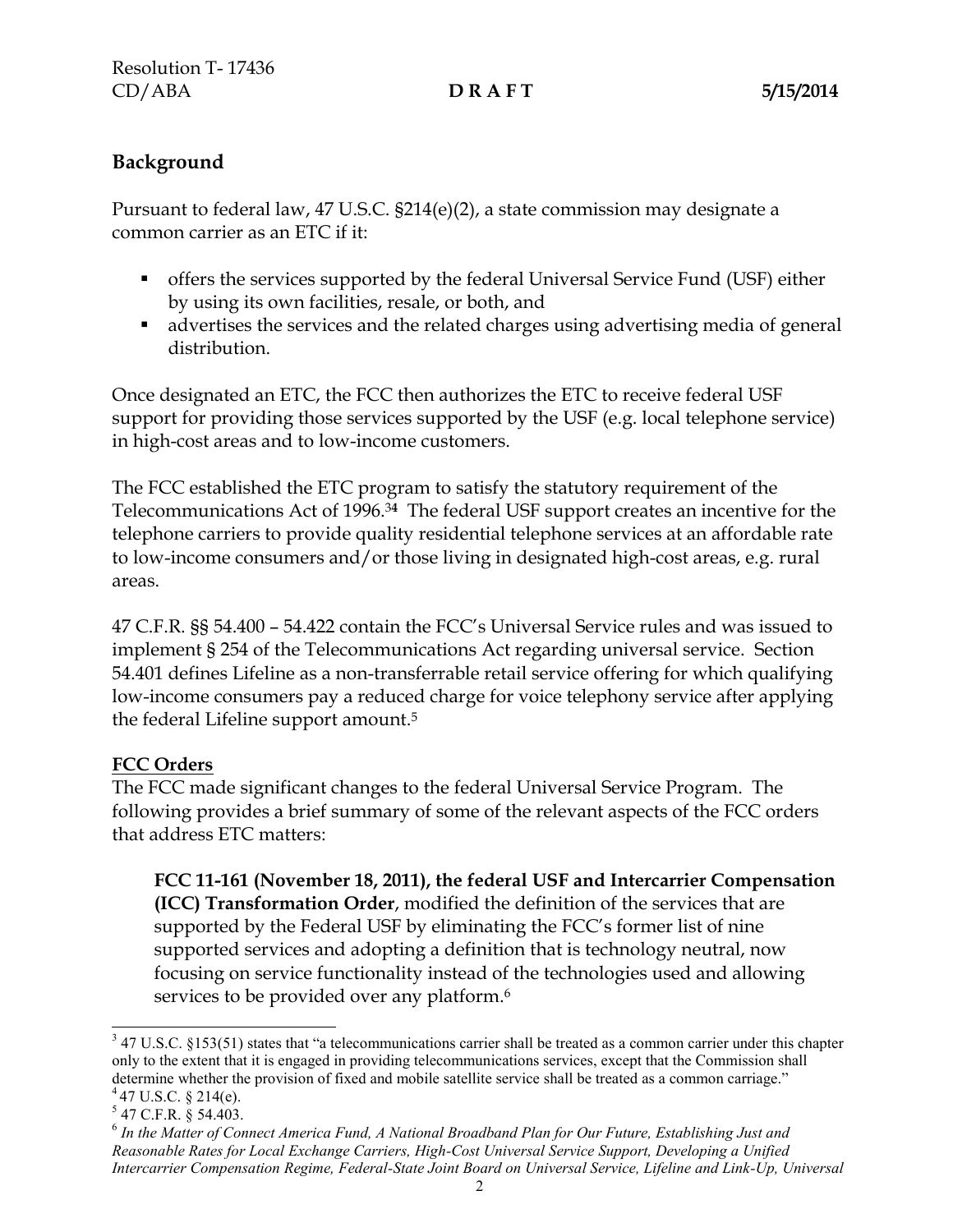In addition, the Order reformed the framework for ETC oversight by the FCC, state commissions, Tribal governments, and the Universal Service Administrative Company (USAC).7 The Order established uniform national standards of accountability related to reporting requirements and annual § 254(e) certifications 8; imposed consequences of non-compliance with rules; described the USAC oversight process, access to cost & revenue data; and, updated the federal USF/ICC systems including revisions to the information required of common carriers when seeking ETC designation and annual reporting requirements. ETCs must meet public interest obligations and apply new certifications related to the public interest.

### **FCC 11-189 (December 23, 2011), the Sua Sponte Order on Reconsideration**,

clarified the attributes of "voice telephony service" by amending the definition of services supported by the federal USF in order to establish a more technologically neutral approach to functionality over any platform, not just based on technology. With the amendment of § 54.101, voice telephony services must, by definition provide a) voice grade access to the public switched network or its functional equivalent, b) minutes of use for local service provided at no additional charge to end users, c) access to emergency services provided by local government or other public safety organizations (e.g. 911 or E-911), and d) toll limitation for qualifying low-income consumers.<sup>9</sup> Additionally, the Order affirmed that Lifeline-only ETCs do not meet the "own facilities" requirement if their facilities no longer support the "voice telephony service" under the amended section. To be in compliance with rules, Lifeline-only carriers seeking ETC designation must use their own facilities, in whole or in part, to provide the supported services or obtain forbearance from the FCC.<sup>10</sup>

**FCC 12-11 (February 6, 2012), the Lifeline Reform Order**, revised the definition of Lifeline service to include technological-neutral terms of service and adopted a rule to permit ETCs to allow qualifying consumers to apply Lifeline discounts to all residential service plans that provide voice telephony service including bundled service packages of voice and broadband or packages with optional calling features.

 $\overline{a}$ 

*Service Reform – Mobility Fund,* WC Docket No. 10-90, GN Docket No. 09-51, WC Docket No. 07-135, WC Docket No. 05-337, CC Docket No. 01-92, CC Docket No. 96-45, WC Docket No. 03-109, WT Docket No. 10-208, Report and Order and Further Notice of Proposed Rulemaking (FCC 11-161) (rel. Nov. 18, 2011) (*USF/ICC Transformation Order)* ¶ 77.

 $<sup>7</sup>$  *Id.* at § VIII.</sup>

 $8$  47 U.S.C. § 254(e) requires ETCs to use federal support funds only for the provision, maintenance, and upgrading facilities and services.

<sup>9</sup> *Connect America Fund et al.,* WC Docket 10-90 et al., Order on Reconsideration, 26 FCC Rcd 17633 (2011) (*First Order on Reconsideration)* ¶ 3.

 $^{10}$  *Id.* at ¶ 4.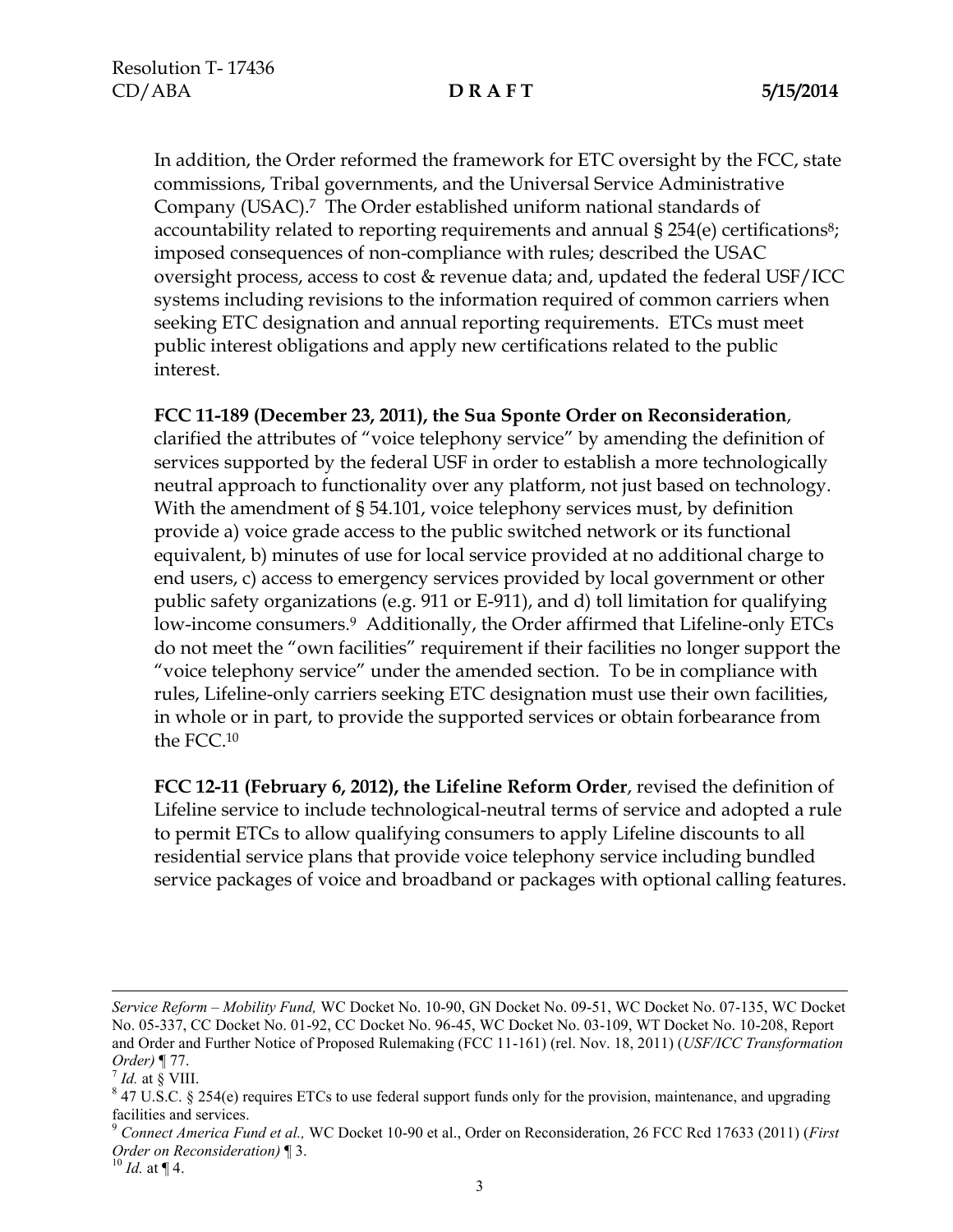ETCs can apply the Lifeline discount to any retail service offering, not just to offerings specifically designed for low-income consumers.<sup>11</sup>

The Order updated the definition of Lifeline to be consistent with the new definition of the supported services (e.g. "voice telephony service") and removed the "local" qualifier because many providers no longer distinguish between local and long distance usage since service offerings bundle minutes of use. Prior to the adoption of FCC 12-11, an ETC had to demonstrate that it offered a local usage plan comparable to one offered by the incumbent LEC in the service area(s) for which the ETC applicant sought designation. The FCC never adopted a specific local usage threshold leaving it up to a fact specific case-by-case analysis that took into consideration different local calling areas than those of the incumbent LEC, a specified number of free local minutes, or the offering of an unlimited calling plan that bundles local and long distance minutes.<sup>12</sup> In FCC 12-11, however, the FCC noted that many providers do not distinguish between local and long distance usage and concluded that carriers may satisfy the obligation to provide local usage via service offerings which bundle local and long distance minutes<sup>13</sup> and concluded that this finding was applicable also to Lifeline service. The FCC, therefore, determined it appropriate to remove the qualifier "local" from Lifeline comparable local usage requirements and determined that prescribing a minimum amount of local minutes was not necessary at this time.

The Order updated its ETC rules<sup>14</sup> for all ETCs by: a) modifying the definition of ETC to include ETC's designated by the FCC as well as by the states; b) requiring all carriers requesting ETC designation to demonstrate financial and technical capability to provide Lifeline services; and, c) streamlining annual reporting requirements, including service outages, into a new section 47 C.F.R. § 54.422. By adopting these program revisions, the FCC expects to strengthen protections against waste, fraud, and abuse while improving program administration, accountability, and consumer protections.

47 U.S.C. § 214(e)(1)(A) requires an ETC to provide the supported services through the use of its own facilities or a combination of its own facilities and resale. The Order concluded that forbearance from the facilities requirement would be in the public interest because it will increase connection among providers of telecommunications services. As a condition of granting forbearance from the "own-facilities" rule, resellers must have an FCC-approved Compliance Plan. Section 214(e)(1)(A) limits ETC designation to common carriers providing service with their own facilities. The FCC granted forbearance to this requirement to those

 $\overline{a}$ 

<sup>&</sup>lt;sup>11</sup> In the Matter of Lifeline and Link Up Reform and Modernization, Lifeline and Link Up, Federal-State Joint Board *on Universal Service, Advancing Broadband Availability Through Digital Literacy Training,* WC Dkt. 11-42, WC Dkt. 03-109, CC Dkt. 96-45, WC Dkt. 12-23 (FCC 12-11) rel. Feb 6, 2012 (*Lifeline Reform Order*) ¶¶ 315-316.

<sup>&</sup>lt;sup>12</sup> In the Matter of Federal-State Joint Board on Universal Service, Report and Order, CC Dkt. 96-45 (FCC 05-46), rel. Mar 17, 2005. ¶¶ 32-33.

<sup>13</sup> *Lifeline Reform Order* at ¶ 49.

<sup>&</sup>lt;sup>14</sup> *Id.* at  $\P\P$  384-391.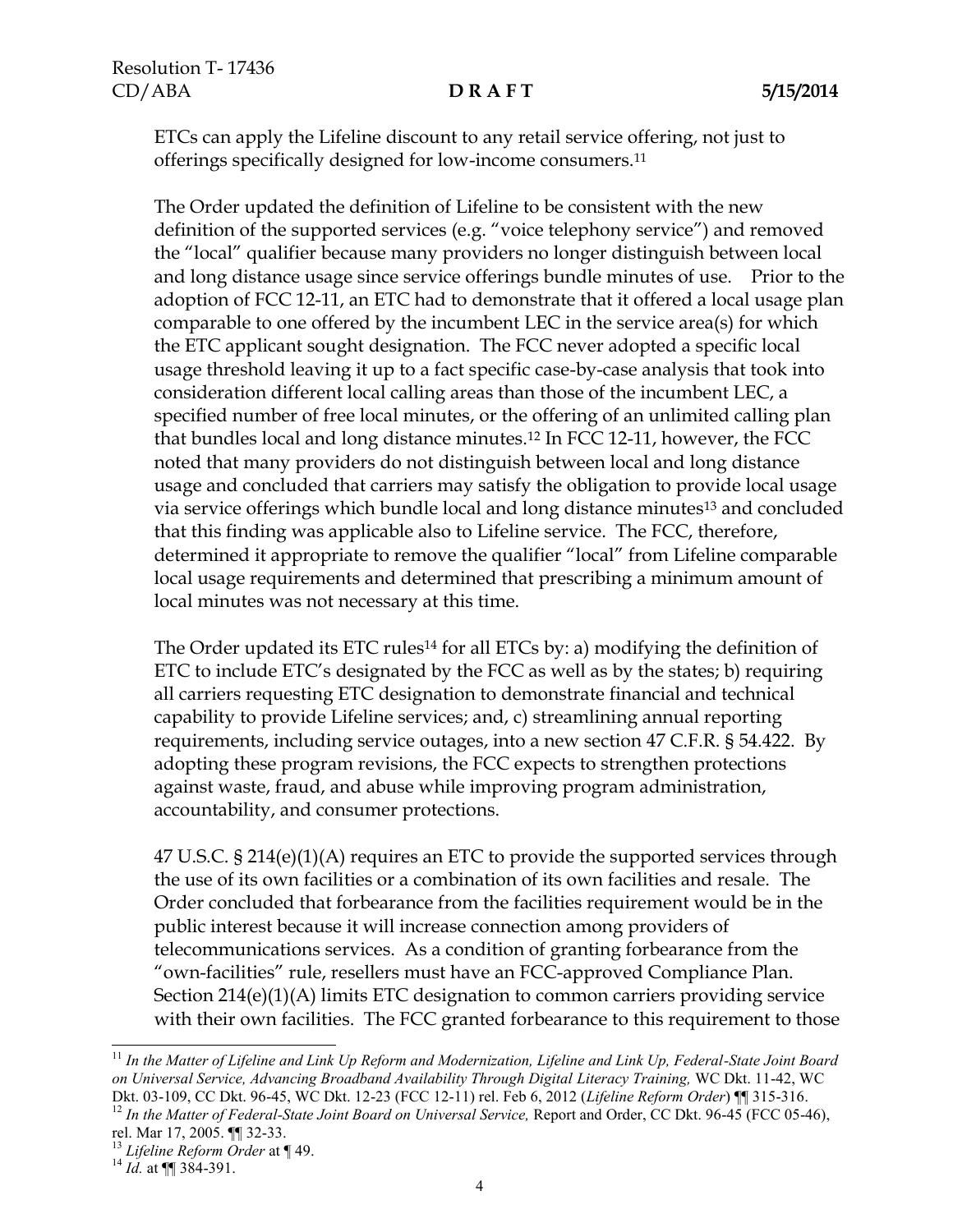common carriers that do not meet the "own facilities" requirement, subject to the conditions that<sup>15</sup>: a) the carrier must comply with certain 911 requirements including, but not limited to, the procedures the ETC follows in enrolling a subscriber in Lifeline and submitting for reimbursement for that subscriber from the fund, materials related to initial and ongoing certifications and sample marketing materials, as well as further safeguards against waste, fraud, and abuse the FCC may deem necessary and b) the carrier must file, and the FCC must approve, a compliance plan that provides specific information regarding the carrier's service offerings and outlines the measures the carrier will take to implement the obligations set forth in FCC 12-11. This includes a detailed description of how the carrier offers service, the geographic areas in which it offers service, and a description of the carrier's various Lifeline service plan offerings including subscriber rates, number of minutes included, and the types of plans available.

The FCC has declined to prescribe minimum monthly minute standards, finding that it was not necessary because the communications market place should make this determination, citing examples of competitive forces driving up the number of minutes offered to Lifeline customers.16 While the FCC has not prescribed minimum minutes of use for Lifeline plans, CD staff reviews an ETC applicant's proposed plans to determine if they are based on retail offerings of the ETC applicant that are available to its non-Lifeline customers or if the plans are offered only to Lifeline customers. For those Lifeline plans that are not based on retail plans available to all prospective customers, CD staff evaluates the Lifeline customer-only plans in its public interest analysis of each ETC request.

**FCC 12-52 (May 14, 2012), the Third Order on Reconsideration**, extended annual reporting requirements to all recipients of federal high-cost/Connect America Fund (CAF) support, including state-designated ETCs, and clarified that the FCC will not preempt states from imposing state-specific reporting requirements as long as those additional reporting requirements do not create burdens that thwart achievement of the universal service reforms adopted by the FCC.

## **California Public Utilities Commission Requirements**

The Commission may approve federal ETC designation requests when a carrier also complies with the following California state requirements:

**Resolution T-17002 (May 25, 2006)**, adopted *The Comprehensive Procedures and Guidelines for ETC Designation and Requirements for ETCs* that are consistent with FCC Order 97-157 regarding designation of a telephone carrier as a qualified ETC. All carriers seeking ETC designation in California are required to comply with the applicable federal ETC requirements and CPUC requirements for certificated or

 $\overline{a}$ <sup>15</sup> *Id.* at ¶ 379.

 $^{16}$  *Id.* at  $\sqrt{}$  50.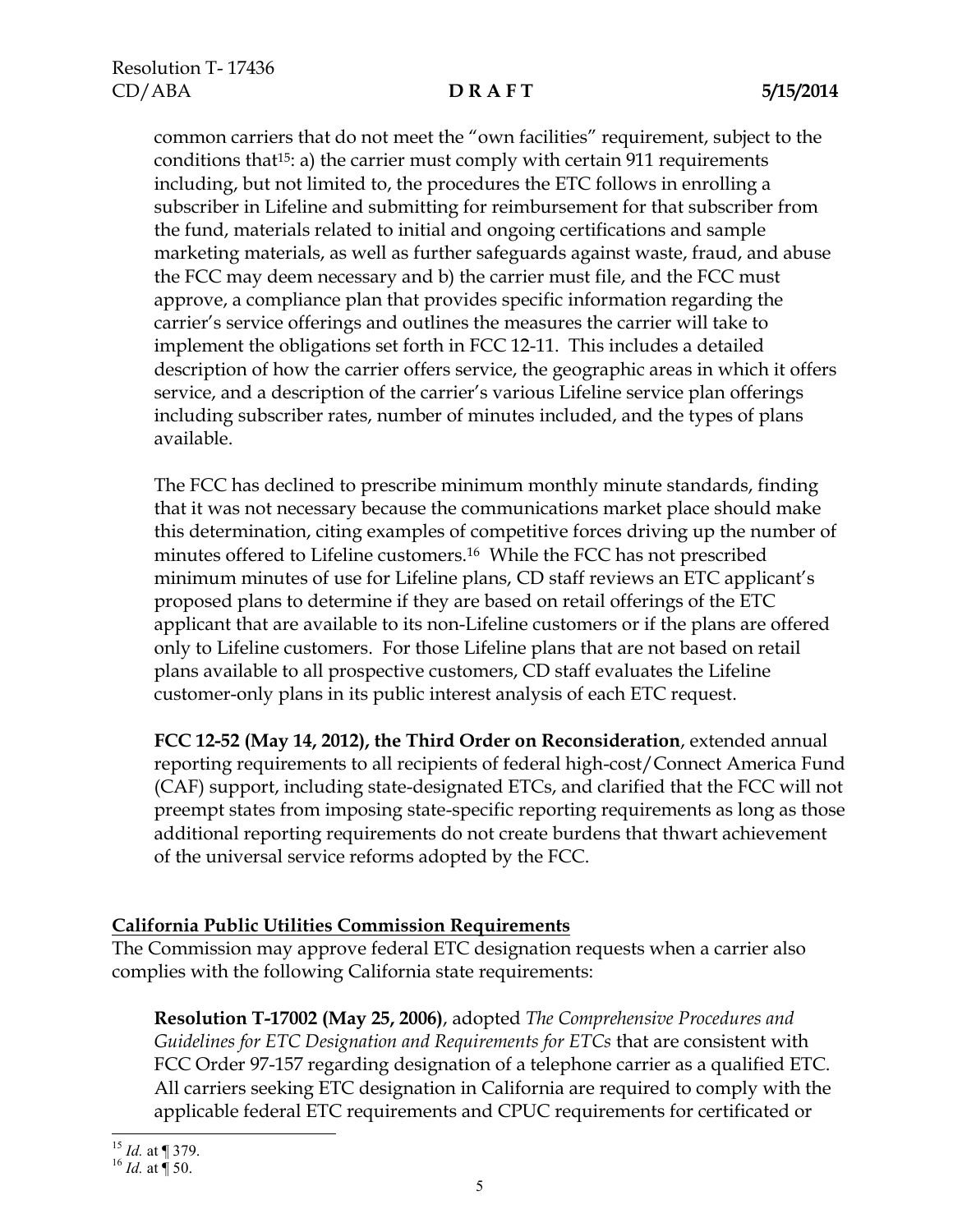registered carriers operating in California which include, but are not limited to: a description of the proposed service offerings and attached service area maps; description of the advertising plan(s); commitment to provide service; submission of the 2-year service quality improvement plan; ability to remain functional; commitment to consumer protection; demonstration that a carrier's usage plan is comparable to that of the incumbent LEC in the proposed service area; and, public interest determination.

**General Order 153 (GO 153)** implements the *Moore Universal Telephone Service Act* and contains California LifeLine service requirements. CD staff applies the provisions of GO 153 in the evaluation of wireless ETC designation requests using the list of 22 service elements to which each carrier addresses their compliance.<sup>17</sup> Federal Lifeline wireless ETCs must comply with current provisions of GO 153 until the Commission revises GO 153 and determines the extent to which revised GO 153 and revised California LifeLine service elements should apply to federal Lifeline wireless ETCs in the California LifeLine Rulemaking (R.) 11-03-013.

**User Fees and Surcharges** are obligations which CPUC-approved carriers must fulfill. The Public Utilities Commission (PUC) User Fee is levied on all telecommunications carriers providing services directly to customers or subscribers and amount of fees is a percentage calculation based on all intrastate customer billings for telecommunications services. In addition, all telecommunications carriers that provide basic telephone service are required to collect and remit Public Purpose Program (PPP) surcharges from end-users that fund the Commission's universal service program. When reviewing ETC-designation requests, CD staff reviews carrier compliance with these state regulatory requirements for telephone corporations operating in California including, but not limited to, reporting and paying PUC User Fees, PPP surcharges, and submitting required reports.

## **Notice/Protests**

The advice letter filing was served via email to all parties on the ETC service list and appeared in the Commission's Daily Calendar on September 19, 2012. No protests to this advice letter filing were received.

# **Discussion**

 $\overline{\phantom{a}}$ 

Boomerang Wireless, LLC (Boomerang), dba enTouch Wireless, a wireless service provider, is an Iowa-based company with principal offices at 955 Kacena Road, Suite A, Hiawatha, Iowa 52233.

<sup>&</sup>lt;sup>17</sup> See *Attachment B* for list of GO 153 service elements.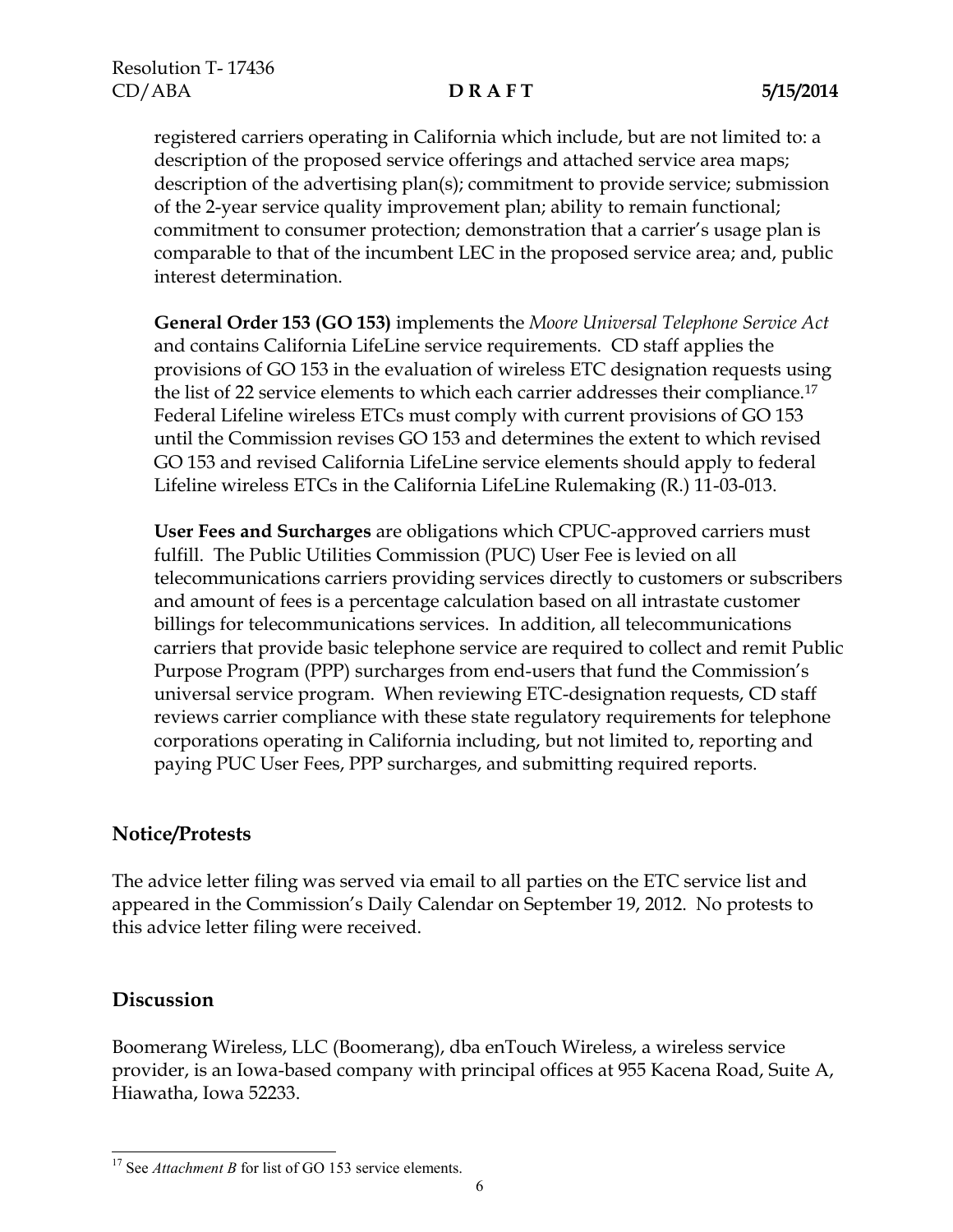On September 24, 2012, the Commission issued Boomerang its Wireless Identification Registration number U-4436-C allowing it to operate as a wireless reseller of Commercial Mobile Radiotelephone Services (CMRS) to the public in California.

On March 4, 2013, Boomerang Wireless, LLC filed Tier III Advice Letter (AL) 1 requesting ETC designation to receive federal support to provide only Lifeline service to qualifying California households statewide in all exchanges to the extent that its underlying wireless providers Sprint, Verizon and other GSM carriers have facilities and coverage, excluding the Small LEC service areas. Boomerang does not seek federal highcost fund support or California LifeLine fund support. The company proposes to offer one (1) Lifeline service plan that includes *250 Minute Basic Plan* with 25 Mb data per month at no charge. Customers also may purchase additional airtime cards in "units" for voice minutes and/or text messages which expire thirty (30) days after activation.

## **Compliance with Federal Rules**

## **Federal ETC Requirements:**

The FCC defines Lifeline as a non-transferrable retail service offering for which lowincome consumers pay a reduced charge as a result of applying the federal Lifeline support amount<sup>18</sup>, currently at \$9.25 per month per Lifeline customer.<sup>19</sup> The following FCC ETC requirements must be satisfied by a carrier to receive federal ETC designation. Boomerang addressed the FCC ETC requirements as follows:

**Demonstrate that the services intended to offered comply with the voice telephony definition -** Pursuant to 47 U.S.C. § 214(e)(1) and (6), Boomerang submits it is a common carrier and able to provide telephone exchange and exchange access through its wholesale arrangements with its underlying facilitiesbased providers, Sprint and Verizon.

**Advertise using media of general distribution -** Boomerang has demonstrated that its Lifeline service meets the definition of voice telephony and commits to advertise the availability and rate for its service using media of general distribution.

**Commit to provide service throughout the designated service area -** Boomerang commits to provide service in the areas that it is designated an ETC and through its wholesale contractual arrangement with Sprint and Verizon. Boomerang's coverage area will encompass the coverage area of its underlying carriers. Boomerang states that through the use of facilities obtained from other carriers, it can provide the same ability to remain functional in emergency situations as currently provided by the carriers to their own customers including access to a reasonable amount of back-up power to ensure functionality without an external power source, rerouting of traffic around damaged facilities, and the capability of managing traffic spikes resulting from emergency situations.

<sup>19</sup> *Lifeline Reform Order* at ¶ 58.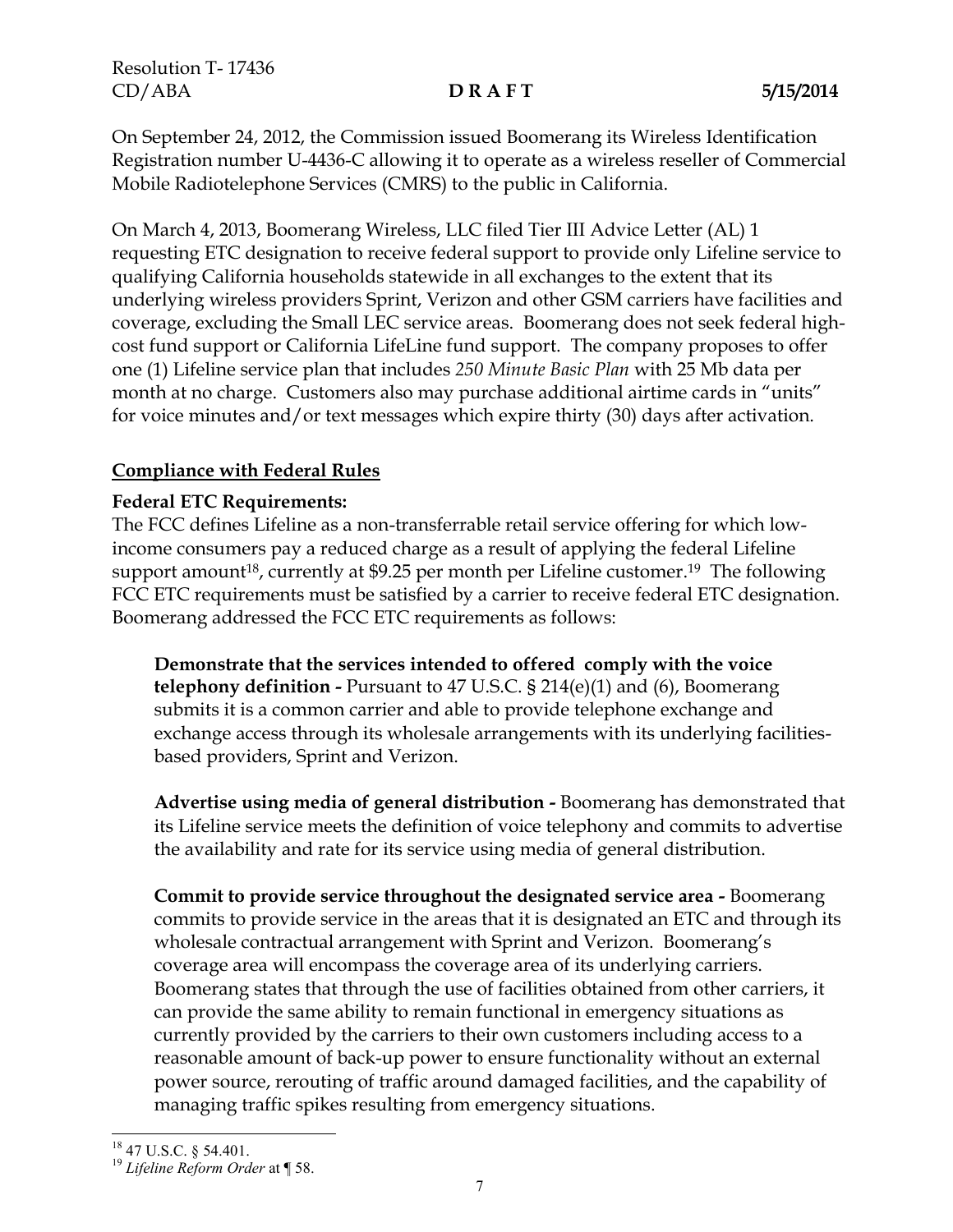**Resellers submit FCC-approved** *compliance plan* **-** Boomerang submits its compliance plan approved by the FCC on August 8, 2012.

**Demonstrate financial and technical capability -** In its FCC-approved compliance plan, Boomerang states it is one of three wholly owned subsidiaries of HH Ventures, LLC, an Iowa company. The other two subsidiaries are enMarket, LLC and Ready Wireless, LLC. HH Ventures, LLC is a profitable, cash flow-positive wireless telecommunications holding company which employs forty full-time employees. The company's core management team includes six senior executives with more than 100 years of combined telecom experience.

**Commit to submit required compliance reports annually and as requested –** Boomerang commits to reporting on an annual basis consistent with requirements.

**Meet public interest requirements for the proposed service areas –** Boomerang included in its advice letter a summary of how the company's Lifeline offering compares to plans offered by both wireless and wireline ILECs and other competitive wireless carriers. In addition, the public interest analysis includes the added benefits to the area with another wireless choice. Boomerang reaffirms the convenience and security afforded by mobility, the opportunity for subscribers to control costs with a pre-paid, flat-rated monthly plan, the option to purchase more minutes as needed, ability to use the supported service to send and receive text messages, and 911 and E-911 service in accordance with FCC requirements. A nocost wireless 250 minute plan serves the needs of low-income subscribers on a budget with the added convenience of 25MB of data.

**Commit to satisfy all applicable consumer protection and service quality standards -** Boomerang commits to satisfy all applicable consumer protection and service quality standards, specifically to comply with the Cellular Telecommunications and Internet Association's (CTIA) Consumer Code for Wireless Service.

**Agree to apply the Lifeline support discount to residential retail plans –** Boomerang states that it will apply the \$9.25 Lifeline support amount to the proposed 250 minute plan.

CD staff finds that Boomerang has complied with the above FCC ETC requirements.

## **Other Federal Requirements:**

FCC 12-11 ¶ 389 changed what had previously been some of the ETC designation requirements to annual compliance reporting in order to centralize and streamline certification and reporting requirements. The following information<sup>20</sup> must

 $\overline{\phantom{a}}$ <sup>20</sup> 47 C.F.R. § 54.422.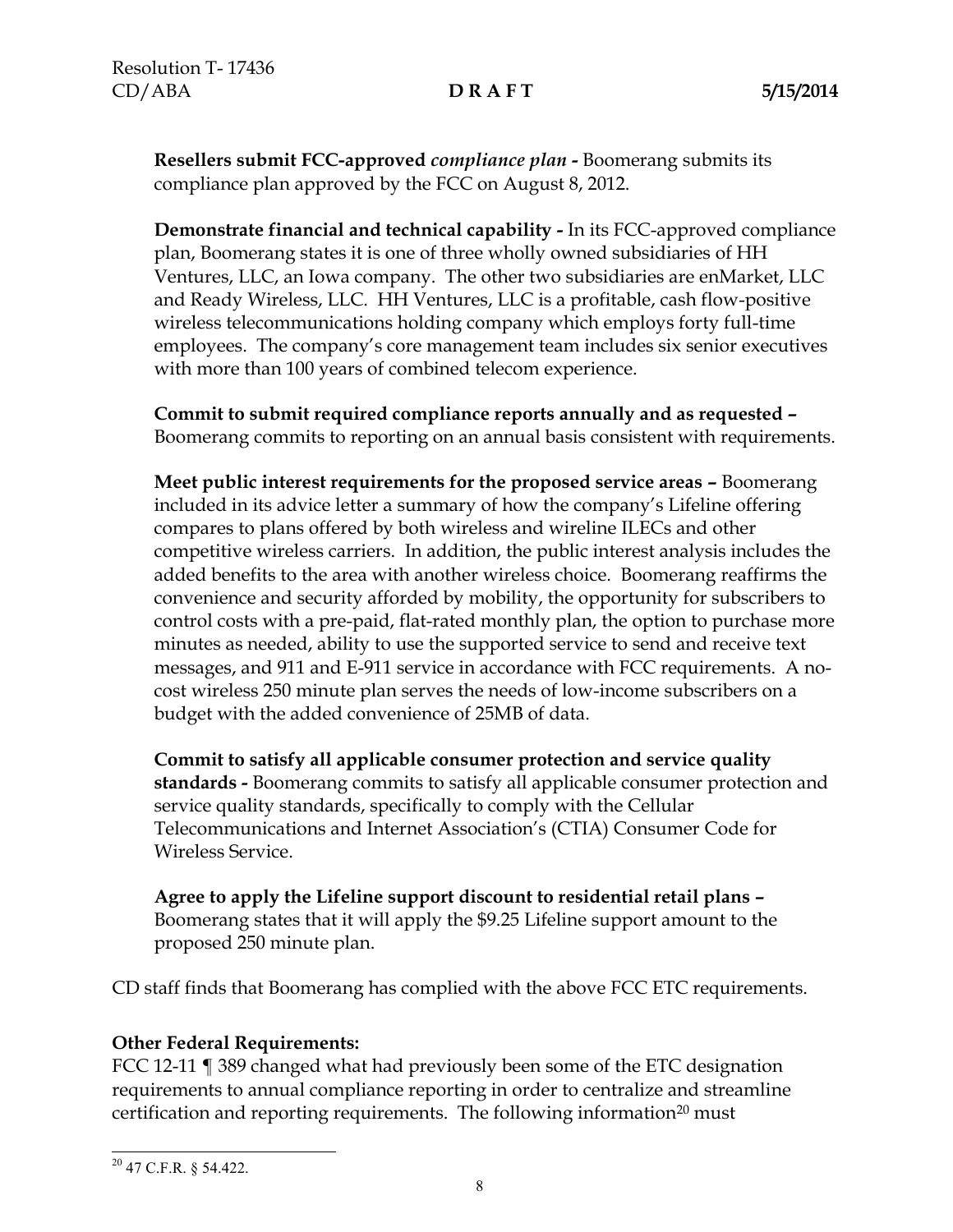be included in Boomerang's annual report compliance filings that are submitted to the FCC and USAC, relevant state commissions, relevant authority in a U.S. territory, and/or Tribal governments: a) company name, holding company name(s), affiliates' name(s), branding (dba), and universal service identifiers for each entity by Study Area Code and b) terms and conditions of any voice telephony plans offered to Lifeline customers including details on number of minutes provided as part of the plan, additional charges for toll calls, and rates for each plan.

47 C.F.R. § 54.401(d) requires that when a state commission designates an ETC, the state commission shall file or require the ETC to file information with USAC that demonstrates that the ETC's Lifeline plan meets the criteria of universal service support for low-income consumers. Such details include a description of the terms and conditions of voice telephony service plans offered to Lifeline subscribers including details on the plan(s) number of minutes provided, additional charges (if any) for toll calls, and the rates for each such plans demonstrating that its federal Lifeline wireless service meets the FCC requirements and stating the number of qualifying low-income customers and the amount of state assistance (if applicable). **<sup>21</sup>** To comply with § 54.401(d), CD recommends that the Commission direct Boomerang to file the applicable information directly with USAC. USAC will review the service plans to ensure they meet the federal Lifeline requirements. Once USAC accepts the service plans, Boomerang shall provide to the Communications Division Director a copy of the information submitted to USAC and a copy of Boomerang's certification of approval from the USAC within 30 days of receipt from USAC.

## **Compliance with State Rules**

l

## **GO 153 Basic Service Elements Compliance**:

GO 153 requires compliance with 22 basic service elements of California LifeLine. (See *Attachment B* of this resolution for a complete list of California LifeLine basic service requirements.) CD staff finds that compliance has been satisfied through Boomerang's commitment to provide the itemized elements. Boomerang requested a waiver from some basic service elements of California LifeLine as set forth in D.10-11-033, specifically the following: (4) the ability to receive free incoming calls, (10) customer choice of local flat-rate or measured-rate service, (11) free provision of one directory listing per year, (12) availability of free white pages telephone directory, (15) free access to 800 and 800 like toll-free numbers, and (21) access to two residential telephone lines if a low-income household with a disabled person requires both lines to access California LifeLine. 22

CD staff recommends granting waivers from elements (4), (10), (11), (12), and (15) because they do not apply to wireless service providers but to providers of wireline services; the Commission has granted such waivers in the past. CD staff recommends Boomerang be authorized to waive these service elements of California LifeLine with

**<sup>21</sup>** USAC requires a copy of a new ETC's designation order issued by its state utility regulator [http://www.usac.org/li/telecom-carriers/step03/default.aspx.](http://www.usac.org/li/telecom-carriers/step03/default.aspx) Site last visited February 21, 2014.  $22$  D.10-11-033 (November 19, 2010).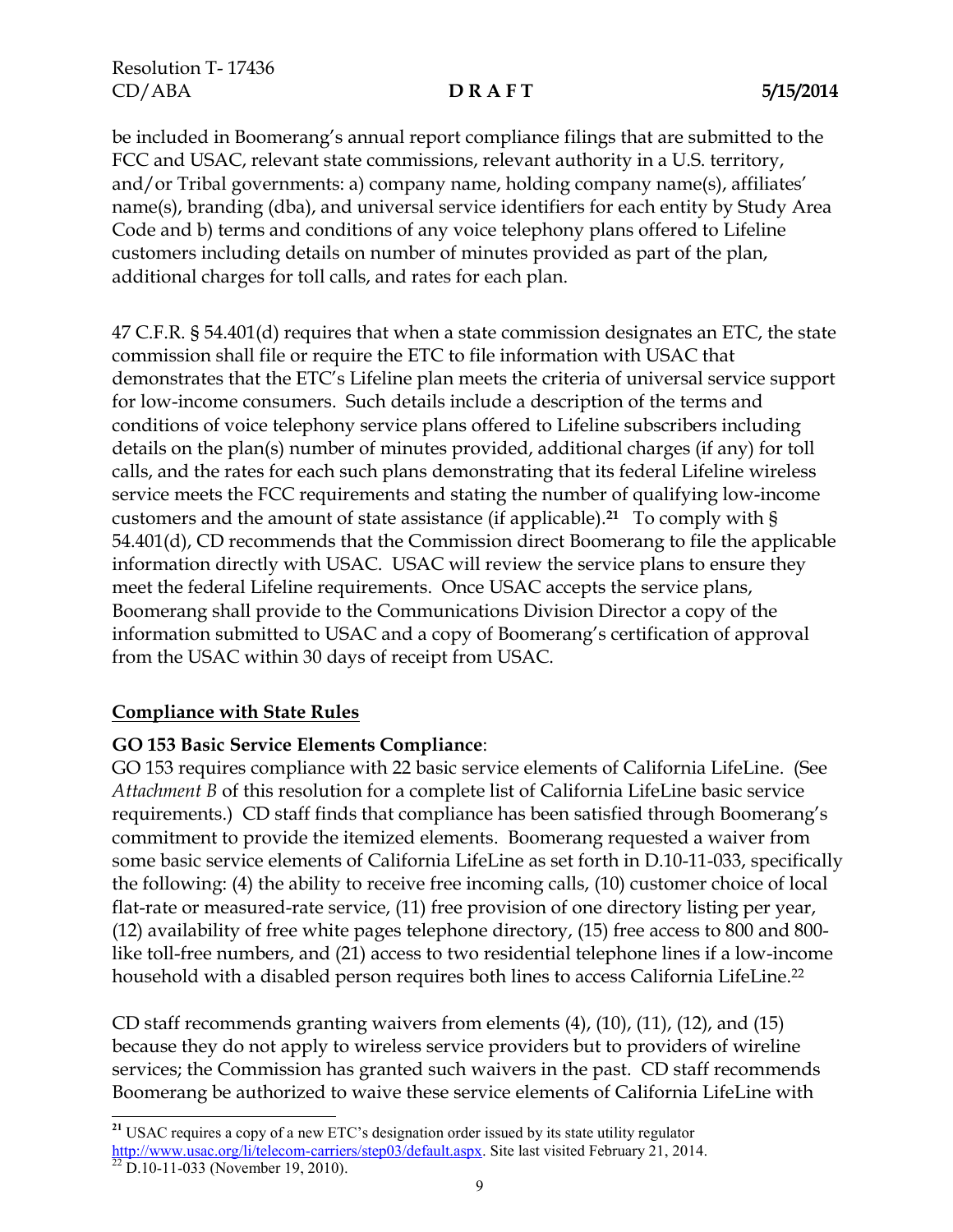respect to federal Lifeline services until such time that this Commission revises GO 153 and determines the extent to which revised GO 153 rules and revised California LifeLine service elements should apply to federal Lifeline wireless ETCs in the California LifeLine rulemaking proceeding. However, CD staff does not recommend granting a waiver to element (21) because federal Lifeline wireless providers comply with this service element currently, and because D.14-01-032 maintains this element as a requirement in the California LifeLine rules for wireless carriers.23 Since all wireless carriers are required to provide access to *two lines* for a household with a disabled person, CD staff does not recommend granting a waiver to requested element (21).

## **LifeLine Third Party Administrator:**

GO 153 § 4.2 related to California LifeLine enrollment procedures provides a reasonable means for wireless carriers to determine if a prospective low-income customer is eligible for federal Lifeline wireless service. In California, the California LifeLine Administrator (CLA) performs enrollment application and renewal functions. **24** The CLA's process captures inconsistent or duplicative LifeLine/Lifeline enrollments to mitigate "double dipping" into the support funds through periodic duplicate checks. When such inconsistencies arise, the CLA de-enrolls the customer and informs the carrier of record. In the case of the federal Lifeline program, the FCC and USAC retain the obligation to identify "double dipping" and/or other inconsistent or duplicative draws for reimbursement from the federal support fund.

In addition, GO 153 requires that an annual renewal form be sent to each Lifeline customer to determine continued eligibility.**<sup>25</sup>** Boomerang agrees to comply with GO 153 requirements, including consumer enrollment, prequalification, certification, eligibility verification and annual renewal, and working with the CLA. Boomerang stated it will not provide discounted wireless service until the low-income customer is determined eligible and enrolled by the CLA. Once established, Boomerang will adjust monthly charges to reflect credits for service used and thereby will apply the federal Lifeline support cost to the customer's chosen service/rate plan.

CD staff recommends that the GO 153 California LifeLine enrollment application, verification, and renewal requirements continue to be used in evaluating wireless carrier requests for ETC designation to serve California consumers. CD staff recommends that the Commission require Boomerang to label clearly its wireless offerings as "*federal Lifeline service"*. Doing so would minimize customer confusion between the California LifeLine and federal Lifeline programs, disseminate adequate information about potential coverage and service quality issues, and provide copies of all marketing materials including, but not limited to, customer service representative scripts, internet marketing, and posters and brochures to CPUC California LifeLine staff for review and approval prior to publication and distribution.

l

**<sup>23</sup>** D.14-01-032 (January 16, 2014), *Attachment D*, *Appendix A-2*, service element 17 (revised).

**<sup>24</sup>** GO 153, § 4.2.1. The current California LifeLine Administrator is Xerox.

**<sup>25</sup>** GO 153, §§ 4.4, 4.5.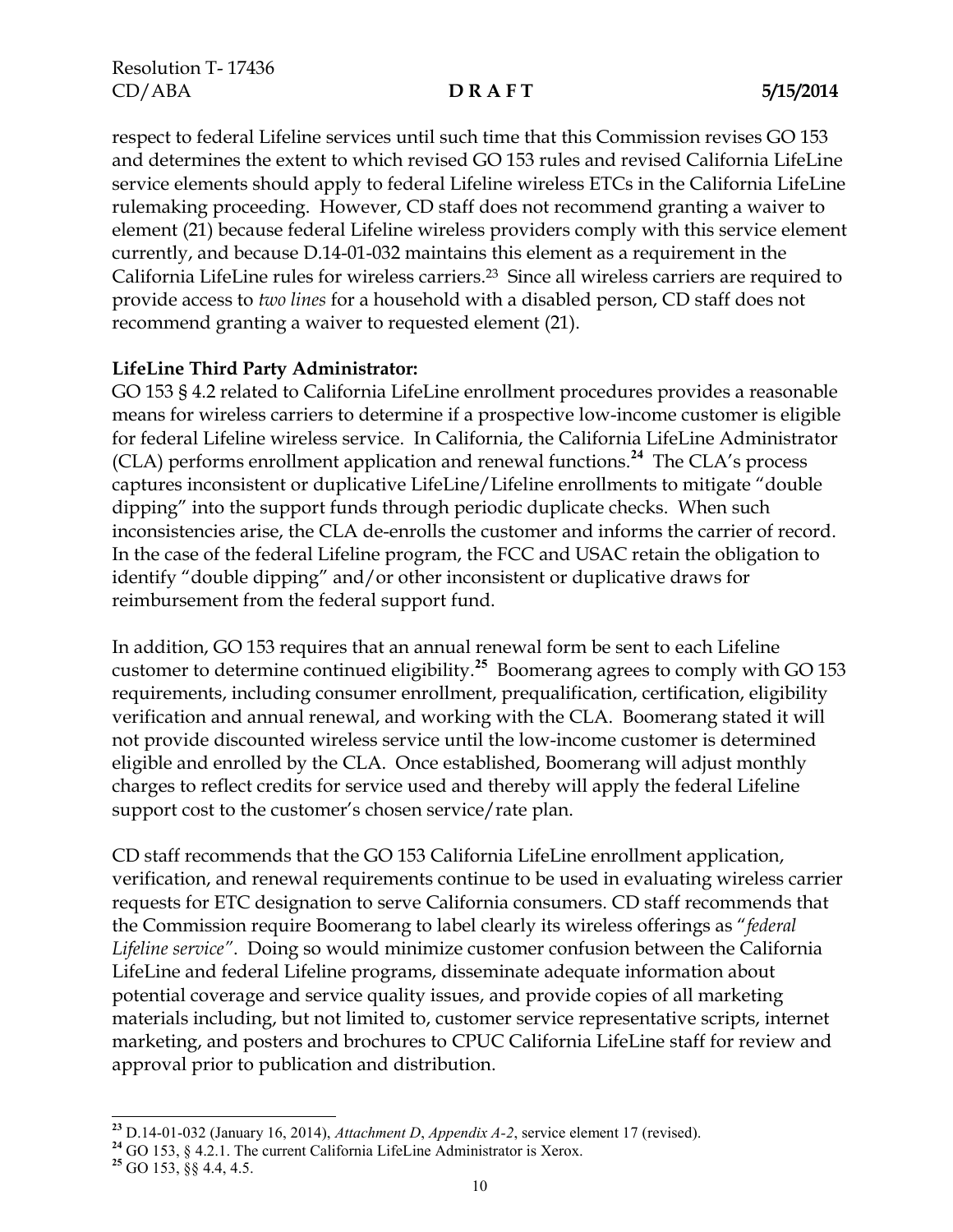$\overline{\phantom{a}}$ 

### **Resolution T-17002 Compliance:**

Boomerang has satisfied the applicable requirements set forth in Resolution T-17002 including, but not limited to: providing Lifeline-only services within the proposed service area; providing the designated services; and complying with advertising rules as required by the FCC such as using printed advertisements, billboards, public transit signage, and brochures, all of which will state clearly support from the federal Lifeline program only.

At the time of review, Boomerang continues to pay its annual PUC User Fees and timely surcharges. As a condition of its Commission authority and its ETC designation, Boomerang must remain current with its payments. The Commission may revoke Boomerang's authority if the company does not remit timely fees and surcharges. The Commission shall also notify the USAC and the FCC of the effective date of such a revocation.

Boomerang states it has the ability to remain functional in emergency situations by working with its underlying carriers, Sprint and Verizon. Boomerang commits to satisfy all applicable state and federal requirements related to consumer protection and service quality standards.

**Providing Federal Lifeline Wireless Service to Customers in Small LEC Service Areas:** Boomerang does not seek ETC designation in the service areas of the Small LECs. Consistent with the policy adopted in Resolution T-17284, Boomerang requests that the Commission order the Small LECs to provide a list of the ZIP+4 codes<sup>26</sup> associated with the Small LECs service areas. Boomerang will use that data to ensure that no federal Lifeline wireless service is offered to customers residing in the Small LECs' services areas.

CD staff recommends that the Commission require the Small LECs to provide to Boomerang, as they do for all current ETCs, an updated ZIP+4 code data list of the Small LECs' service areas<sup>27</sup> within 30 days of the effective date of this Resolution, as appropriate for the carrier and the service area. The Small LECs should also be required to provide to Boomerang any update to the ZIP+4 code data, as needed. Boomerang should file a copy of any updated ZIP+4 code data list with the Communications Division Director and the CLA. The ZIP+4 code data shall be provided in an MS Excel file (.xls) format via email to the CD Director. The Small LECs also shall provide the CLA the ZIP+4 code data in a format specified by the CLA.

**<sup>26</sup>** ZIP+4 code is the standard ZIP code with a four digit add-on code. This add-on code identifies a smaller geographic region within the main code, such as a city block, office building, etc. In Resolution T-17284, Virgin Mobile was required to screen prospective Lifeline customers to ensure they do not reside in the Small LECs' territories. The screening can be accomplished by using the list of ZIP+4 codes for the Small LEC service areas. **<sup>27</sup>** On July 5, 2011, the Small LECs filed with the CPUC the ZIP+4 code data pursuant to Resolution T-17284. On July 6, 2011, Frontier Communications West Coast, Inc. filed the ZIP+4 code data for its service areas pursuant to T-17284.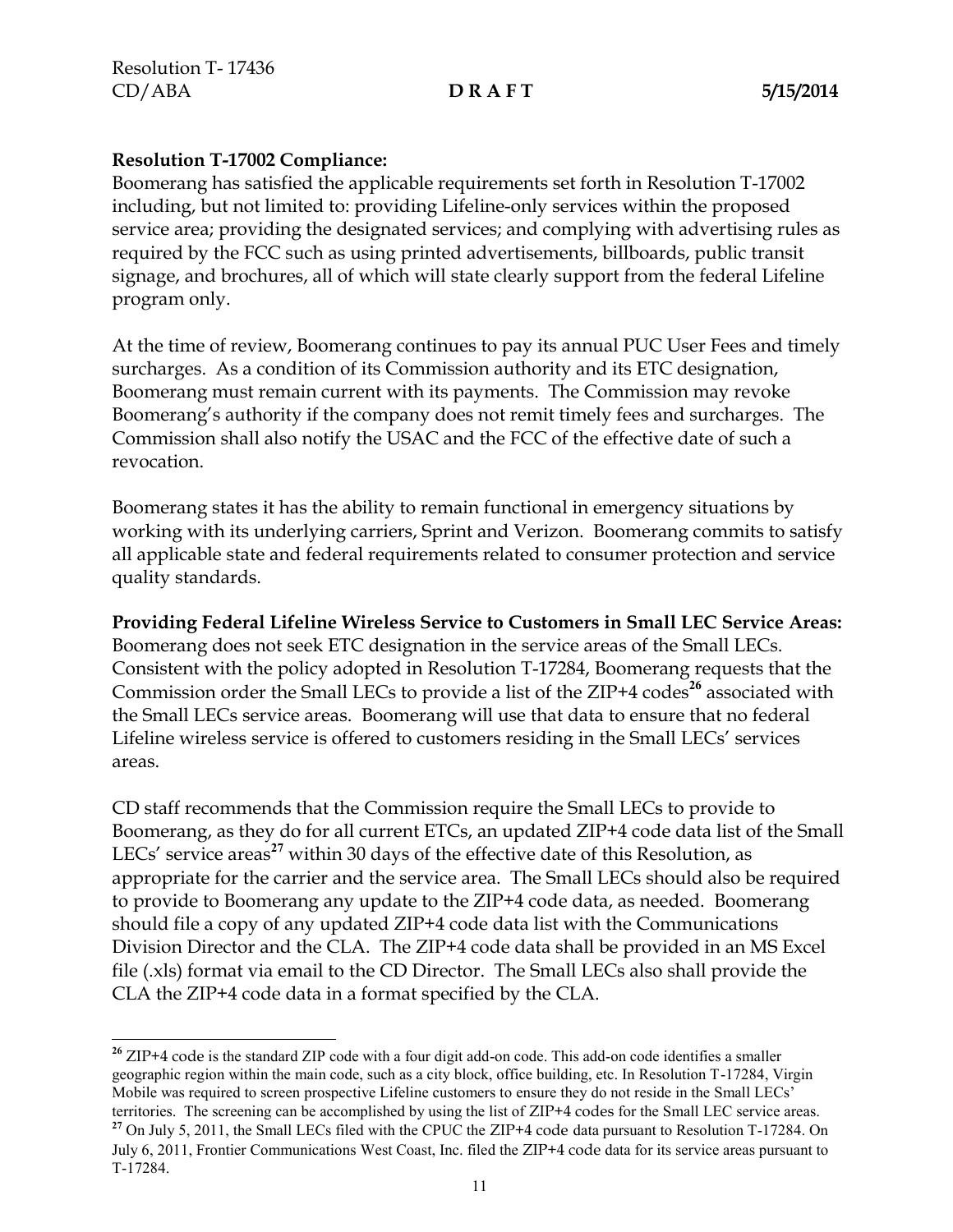CD staff considers it appropriate for the Commission to rely on the Small LECs to monitor for instances where they believe a wireless carrier is providing federal Lifeline wireless service to any Small LEC customers. Should such instances arise, the Small LECs can raise for Commission review any related concerns about Boomerang's behavior or practices in the Small LECs' service areas. If the matter cannot be resolved informally, the Small LECs can file a formal complaint with the Commission.

### **Public Interest Determination:**

Before recommending designation of a carrier as an ETC, CD staff must determine that doing so would be in the public interest for California consumers.<sup>28</sup> In the Lifeline Order, the FCC clearly states the importance of promoting universal service principles<sup>29</sup> and in that context that the Lifeline program includes a public interest determination particularly for Lifeline-only ETCs where forbearance of the facilities-based requirement exists.30 Boomerang explained how its service offering would give added value to lowincome customers in the targeted service areas. Since the federal Lifeline program adopted a technology-neutral definition for supported service, Boomerang gives consumers another choice of service plan and price in addition to mobility, a key element to staying connected. While wireless connectivity has limitations, the choice of mobile communications is a benefit if it fits a low-income customer's budget, needs, and lifestyle. Boomerang states that it meets the FCC criteria for public interest determination, including the benefits of increased competitive choice, convenience, security with mobility, ability to purchase additional usage, and the ability to use supported service to send and receive text messages in a prepaid plan.

### Price Analysis

l

When analyzing pricing, it is appropriate to rely on competitive forces to determine what plans are reasonable. Therefore, CD recommends that federal Lifeline plans based on currently available retail plans be considered reasonable and should be offered to federal Lifeline customers, less the federal support amount(s). Boomerang, however, offers only Lifeline plans in its business model where it operates nationally.

CD staff evaluated Boomerang's proposed *250 Minute Basic Plan +25MB data* for \$0 per month (no cost) through the prism of the expected monthly cost to a low-income consumer based on average minutes of use<sup>31</sup> in comparison to comparable incumbent local exchange carrier (ILEC) Lifeline plans and other wireless ETC Lifeline plans.

<sup>28</sup> *In the Matter of Federal-State Joint Board on Universal Service,* Report and Order, CC Dkt 96-45 (FCC 05-46), released Mar 17, 205 ¶ 40 and CPUC Resolution T-17002, *Appendix A, Section II-G: Public Interest Determination.* <sup>29</sup> 47 U.S.C. § 254(b)(c)(e)(2).

<sup>30</sup> *Lifeline Reform Order* at ¶¶ 219, 378, 362, and fn 968.

<sup>31</sup> *In the Matter of Implementation of Section 6002(b) of the Omnibus Budget Reconciliation Act of 1993 Annual Report and Analysis of Competitive Market Conditions With Respect to Mobile Wireless, Including Commercial Mobile Services,* WT Dkt. No. 11-186 (FCC 13-34) (*Sixteenth Report on Mobile Competition*). The FCC annually issues a mobile competition report which reflects analysis of 2011 data submitted by carriers. CD staff analysis uses the 615 average minutes of use (MOU) for wireless voice as a base to evaluate Lifeline plan offerings (Table 38).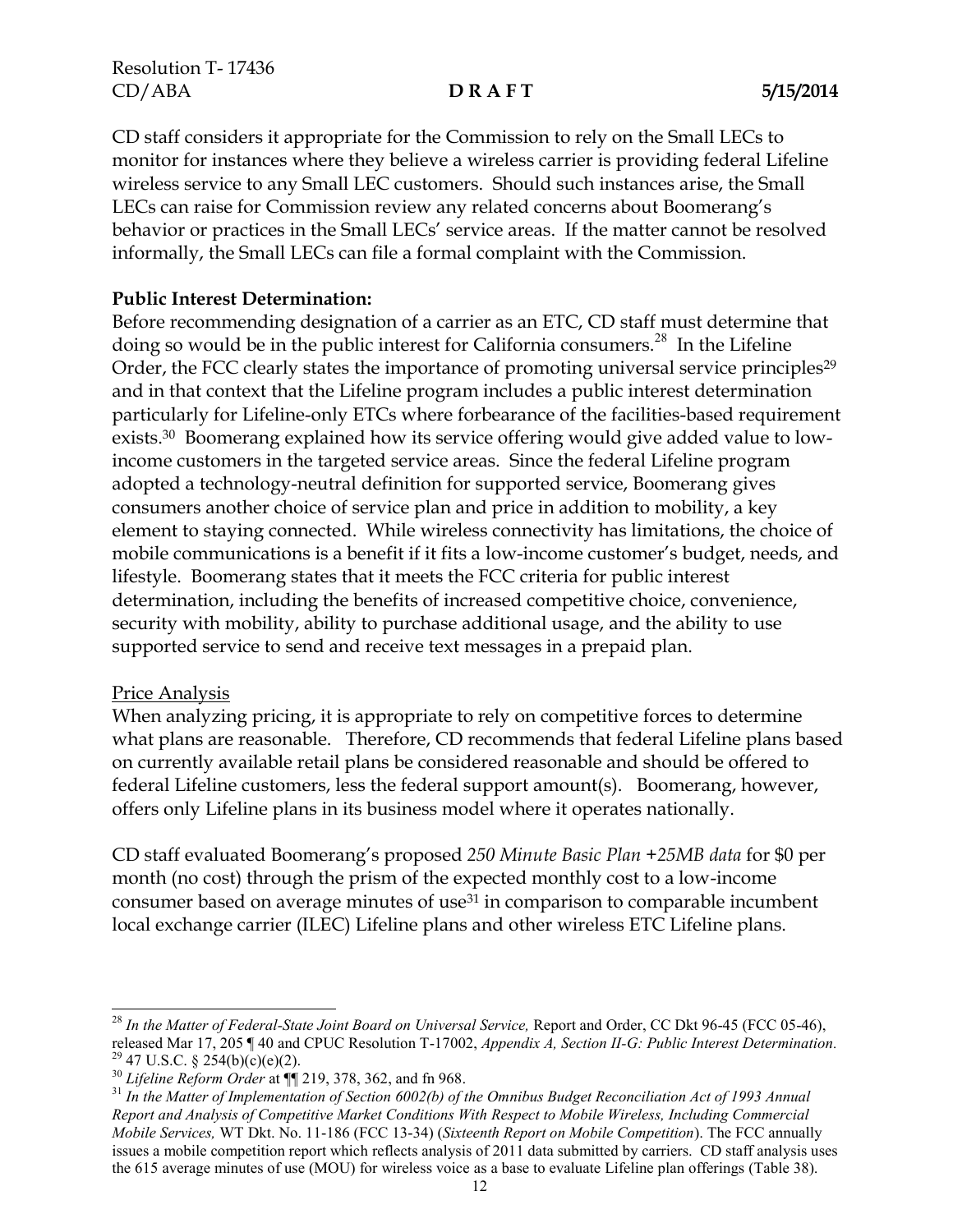Boomerang's proposed plan will offer consumers a low-cost Lifeline-only option with its *250 Minute Basic Plan +25MB data* that includes 25 MB of data use. Customers can purchase, as needed, airtime replenishment cards available at many retail outlets in the service area and from Boomerang's website. "Airfair" cards come in a variety of denominations of price and days of use depending on a customer's choice. Chart 1 shows that if a Lifeline customer exhausts the monthly 250 minutes, in order to obtain the 615 Average wireless Minutes of Use per month, s/he can purchase an "Airfair" card to add time. The \$20 "Airfair" card recharges 500 minutes. Staff's review found that when a Lifeline customer requires more than 250 minutes in a month, the additional outof-pocket cost of a 500-minute card for \$20 equals the cost of a majority of existing plans. However, Boomerang's plan offers 25MB of data which other carriers do not. In the final analysis, staff finds Boomerang's proposed plan equal to or better than other prepaid federal Lifeline wireless plans currently available.

Chart 1 -- Comparison of Proposed Federal Lifeline Wireless Plans to Other Prepaid Federal Lifeline Wireless Plans in Service Area (Assuming Average Wireless MOU)

|                                                                                                                              | <b>Boomerang</b><br>250 Minute<br><b>Basic Plan</b><br>+25MB Data | Telscape 300 | <b>Telscape</b><br>1000 | Virgin 1000 | Nexus 250 | Nexus 500 | <b>Nexus 1000</b> | <b>Cricket</b><br><b>Unlimited</b> |  |  |
|------------------------------------------------------------------------------------------------------------------------------|-------------------------------------------------------------------|--------------|-------------------------|-------------|-----------|-----------|-------------------|------------------------------------|--|--|
| Avg. MOU*                                                                                                                    | 615                                                               | 615          | 615                     | 615         | 615       | 615       | 615               | 615                                |  |  |
| <b>Basic Plan Minutes</b><br>(allowance)                                                                                     | 250                                                               | 300          | 1000                    | 1000        | 250       | 1000      | 1000              | Unlimited                          |  |  |
| Avg. Excess MOUs                                                                                                             | 365                                                               | 315          |                         |             | 365       |           |                   |                                    |  |  |
| Cost per Min in excess of<br>allowance                                                                                       | \$0.055                                                           | \$0.030      | \$0.030                 | \$0.100     | \$0.033   | \$0.033   | \$0.033           | $\Omega$                           |  |  |
| Cost of excess minutes**                                                                                                     | \$20.00                                                           | \$9.45       | \$0                     | \$0         | \$12.05   | \$0       | \$0               | \$0                                |  |  |
| Min. Lifeline Plan Cost (per<br>D.10-11-033) or Cost per<br>Plan                                                             | \$0.00                                                            | \$2.50       | \$20.00                 | \$20.00     | \$2.50    | \$5.00    | \$20.00           | \$21.50                            |  |  |
| Total G.O.153 Cost to<br><b>Customers</b>                                                                                    | \$20.00                                                           | \$11.95      | \$20.00                 | \$20.00     | \$14.55   | \$5.00    | \$20.00           | \$21.50                            |  |  |
| Caller ID                                                                                                                    | \$0.00                                                            | \$0.00       | \$0.00                  | \$0.00      | \$0.00    | \$0.00    | \$0.00            | \$0.00                             |  |  |
| <b>Long Distance</b>                                                                                                         | \$0.00                                                            | \$0.00       | \$0.00                  | \$0.00      | \$0.00    | \$0.00    | \$0.00            | \$0.00                             |  |  |
| Voicemail                                                                                                                    | \$0.00                                                            | \$0.00       | \$0.00                  | \$0.00      | \$0.00    | \$0.00    | \$0.00            | \$0.00                             |  |  |
| <b>Federal Excise Tax</b>                                                                                                    | \$0.00                                                            | \$0.00       | \$0.00                  | \$0.00      | \$0.00    | \$0.00    | \$0.00            | \$0.00                             |  |  |
| <b>Total Additional costs of</b><br>vertical features                                                                        | \$0.00                                                            | \$0.00       | \$0.00                  | \$0.00      | \$0.00    | \$0.00    | \$0.00            | \$0.00                             |  |  |
| <b>Total Cost to Lifeline</b><br>Customers with 615 MOU<br>and additional costs of<br>vertical features                      | \$20.00                                                           | \$11.95      | \$20.00                 | \$20.00     | \$14.55   | \$5.00    | \$20.00           | \$21.50                            |  |  |
| * Average Minutes of Use based on FCC 13-34 16th Mobile Wireless Competition Report issued March 19, 2013, Table 38. Avg MOU |                                                                   |              |                         |             |           |           |                   |                                    |  |  |

615, Year 2011.

\*\* Cost of excess minutes (365) assumes purchase of a \$20 replenishment card for 500 minutes of voice and includes 1,000 texts. Actual cost per minute of card is \$0.04.

### Comparable Local Usage and Equal Access

The FCC requires neither a local usage plan comparable to an incumbent's offering nor equal access to long distance carriers when no other ETC in the area provides such. Boomerang, however, provides a summary of its federal Lifeline wireless plan comparable to other retail federal Lifeline wireless plans offered by local exchange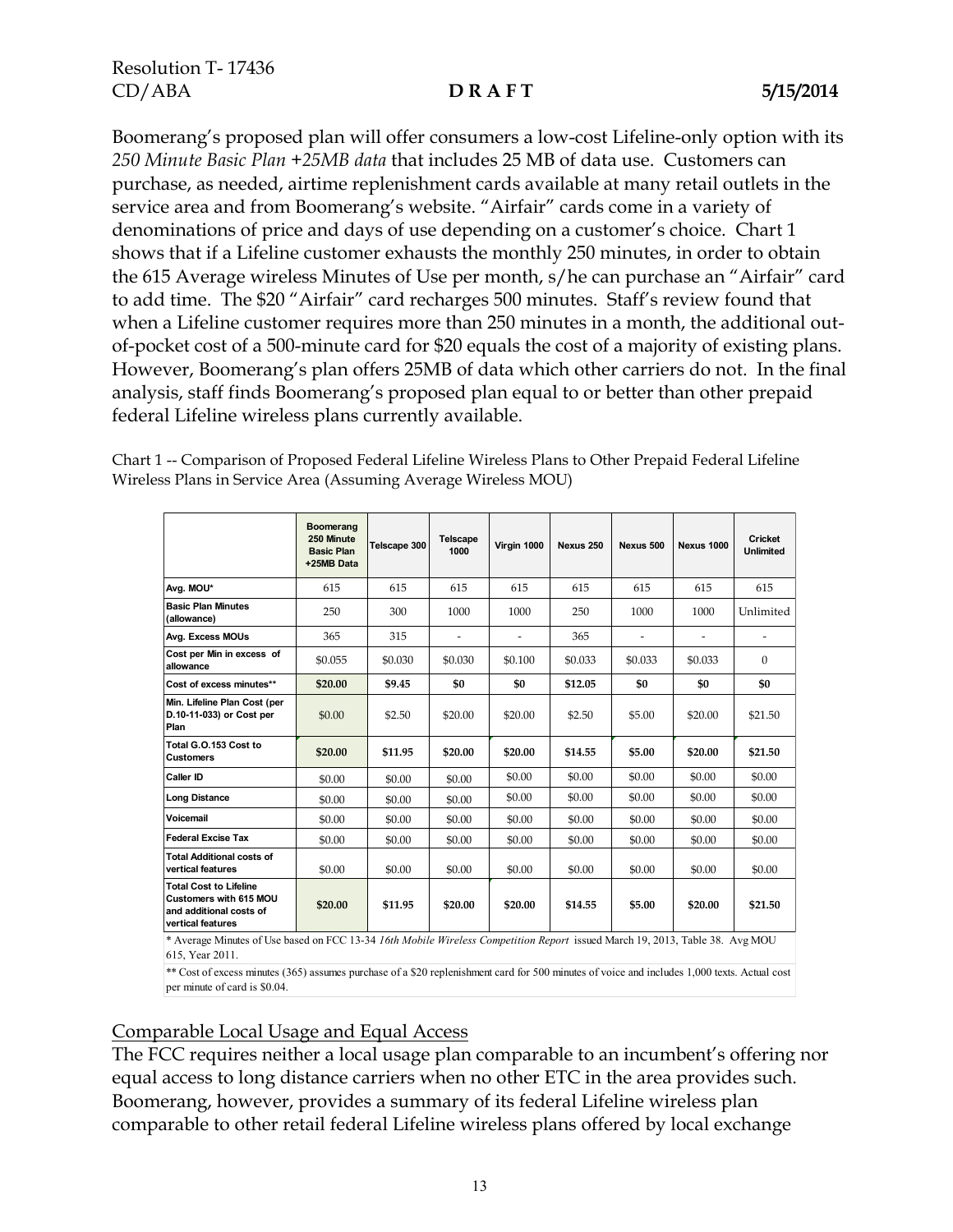carriers to demonstrate its competitive service for the price when including Average Minutes of Use by a customer in a month. See Chart 2.

|                                                                                                         | Boomerang<br>250 Minute<br><b>Basic Plan</b><br>+25MB data | AT&T<br><b>Lifeline MR</b><br>(minimum) | AT&T<br><b>Lifeline MR</b><br>(maximum) | Verizon<br><b>Lifeline MR</b><br>(minimum) | Verizon<br><b>Lifeline MR</b><br>(maximum) | <b>Virgin Mobile</b><br>PayLo 1500 | <b>Nexus</b><br>Reach Out<br>Simple Plan<br>1000 | <b>Metro PCS</b><br><b>Unlimited</b> | AT&T Go<br>Phone<br>Unlimited<br>Talk & Text | <b>Sprint Talk</b><br>450 | <b>Verizon Talk</b><br>450 |
|---------------------------------------------------------------------------------------------------------|------------------------------------------------------------|-----------------------------------------|-----------------------------------------|--------------------------------------------|--------------------------------------------|------------------------------------|--------------------------------------------------|--------------------------------------|----------------------------------------------|---------------------------|----------------------------|
| Avg. MOU*                                                                                               | 615                                                        | 615                                     | 615                                     | 615                                        | 615                                        | 615                                | 615                                              | 615                                  | 615                                          | 615                       | 615                        |
| <b>Basic Plan Minutes</b><br>(allowance)                                                                | 250                                                        | 146                                     | 146                                     | 146                                        | 146                                        | 1500                               | 1000                                             | Unlimited                            | Unlimited                                    | 450                       | 450                        |
| Avg. Excess MOUs                                                                                        | 365                                                        | 469                                     | 469                                     | 469                                        | 469                                        | $\Omega$                           | $\Omega$                                         | $\mathbf{0}$                         | $\mathbf{0}$                                 | 165                       | 165                        |
| Cost per Min in excess of<br>allowance                                                                  | \$0.055                                                    | \$0.033                                 | \$0.033                                 | \$0.033                                    | \$0.033                                    | \$0.100                            | \$0.000                                          | \$0.000                              | \$0.000                                      | \$0.450                   | \$0.450                    |
| Cost of excess minutes**                                                                                | 20.00                                                      | \$20.57                                 | \$20.57                                 | \$20.57                                    | \$20.57                                    | \$0                                | \$0                                              | \$0                                  | \$0                                          | \$74.25                   | \$74.25                    |
| Min. Lifeline Plan Cost (per<br>D.10-11-033) or Cost per<br>Plan                                        | \$0.00                                                     | \$2.50                                  | \$3.66                                  | \$2.50                                     | \$3.66                                     | \$30.00                            | \$52.95                                          | \$40.00                              | \$60.00                                      | \$39.99                   | \$44.99                    |
| Total G.O.153 Cost to<br><b>Customers</b>                                                               | \$20.00                                                    | \$23.07                                 | \$24.23                                 | \$23.07                                    | \$24.23                                    | \$30.00                            | \$52.95                                          | \$40.00                              | \$60.00                                      | \$114.24                  | \$119.24                   |
| Caller ID                                                                                               | \$0.00                                                     | \$9.99                                  | \$9.99                                  | \$7.95                                     | \$7.95                                     | ٠                                  | ä,                                               | $\overline{\phantom{a}}$             | ٠                                            | $\overline{\phantom{a}}$  |                            |
| <b>Long Distance</b>                                                                                    | \$0.00                                                     | \$6.99                                  | \$6.99                                  | \$15.99                                    | \$15.99                                    | ٠                                  | i.                                               | $\overline{\phantom{a}}$             | ٠                                            | ٠                         | ä,                         |
| Voicemail                                                                                               | \$0.00                                                     | N/A                                     | N/A                                     | \$7.45                                     | \$7.45                                     |                                    | ×,                                               | ×                                    | ×,                                           |                           |                            |
| <b>Federal Excise Tax</b>                                                                               | \$0.00                                                     | \$0.08                                  | \$0.11                                  | \$0.08                                     | \$0.11                                     | ä,                                 | ÷                                                | $\overline{\phantom{a}}$             | ٠                                            | ٠                         | ä,                         |
| <b>Total Additional costs of</b><br>vertical features                                                   | \$0.00                                                     | \$17.06                                 | \$17.09                                 | \$31.47                                    | \$31.50                                    |                                    | ×,                                               | $\overline{\phantom{a}}$             | ٠                                            |                           |                            |
| <b>Total Cost to Lifeline</b><br>Customers with 615 MOU<br>and additional costs of<br>vertical features | \$20.00                                                    | \$40.12                                 | \$41.32                                 | \$54.53                                    | \$55.73                                    | \$30.00                            | \$52.95                                          | \$40.00                              | \$60.00                                      | \$114.24                  | \$119.24                   |

Chart 2 -- Comparison of Proposed Federal Lifeline Wireless Plans to California ILEC Federal Lifeline Wireless Measured Rate Plans (Assuming Average Wireless MOU)

\* Average Minutes of Use based on FCC 13-34 *16th Mobile Wireless Competition Report* issued March 19, 2013, Table 38. Avg MOU 615, Year 2011. \*\* Cost of excess minutes (365) assumes purchase of a \$20 replenishment card for 500 minutes of voice and includes 1,000 texts. Actual cost per minute of card is \$0.04.

### **Due Diligence Review:**

An integral part of CD's processing of an ETC designation request is a due diligence review of the requesting carrier to supplement the public interest analysis and to determine if the carrier has engaged in behavior that may call into question its fitness to be granted ETC designation to serve California consumers. The due diligence review includes, but is not limited to, confirming that a company is current with payment of California Public Utilities Commission Reimbursement Fees (referred to as PUC User Fees)<sup>32</sup> and surcharges<sup>33</sup> as required to maintain its operating authority. In addition, CD conducts independent research about a company to provide the Commission with background information that may be pertinent in deciding whether or not to grant the ETC designation request. Typical research methods are performing Lexis/Nexis legal resource searches, Google Internet searches, reviewing industry and trade publications, querying other governmental agencies (e.g. California Secretary of State for business registration), reviewing a company's the history of operations, and checking CPUC surcharge and user fee payment schedules to ensure timely submission of monies to date.

 $\overline{\phantom{a}}$  $32$  PU Code §§ 401, 405, and 431.

<sup>33</sup> PU Code §§ 275-279.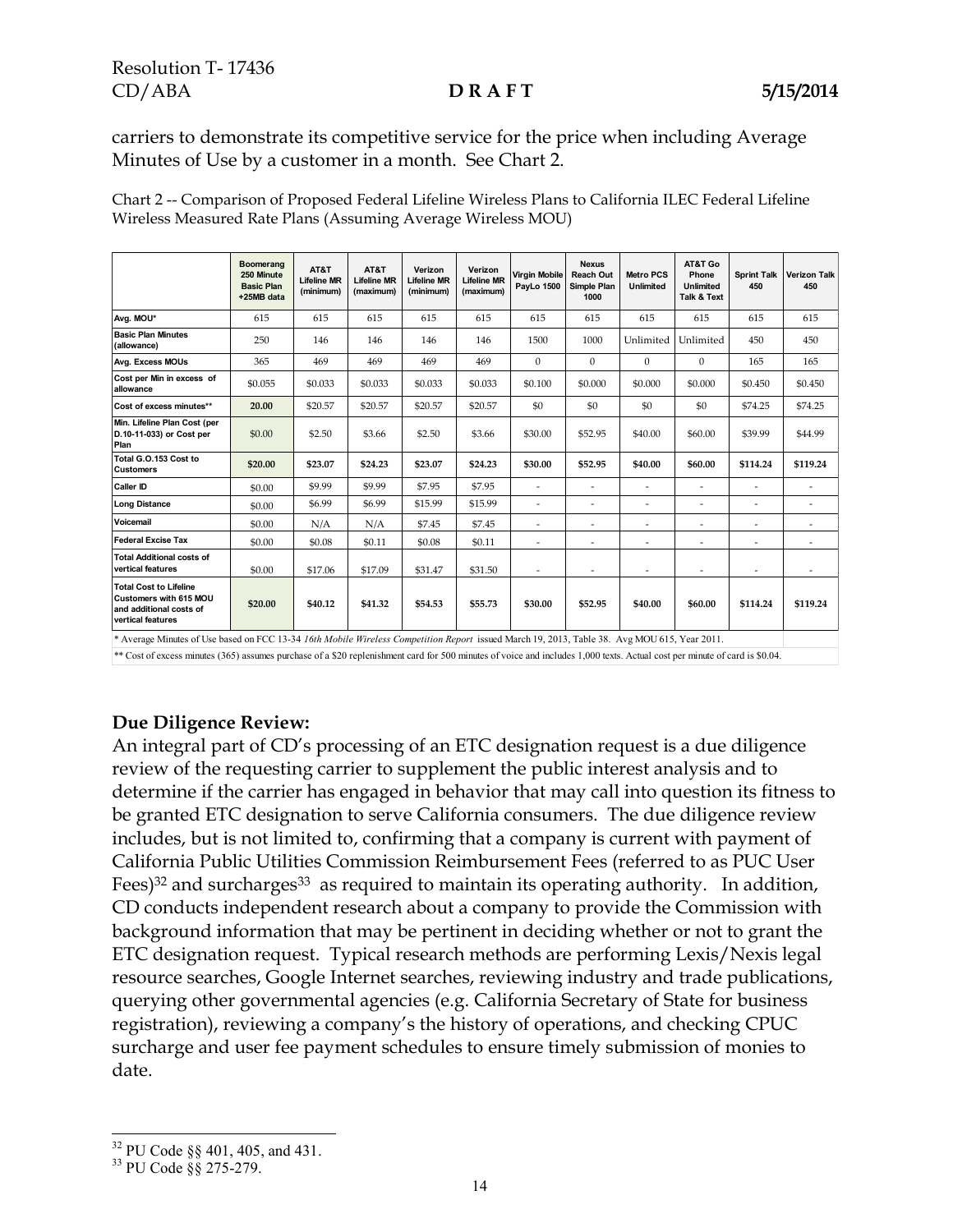In CD's due diligence review of Boomerang, we did not uncover any substantive fitness issues to deny approval of Boomerang's ETC request. We, therefore, believe Boomerang's ETC request is consistent with the public interest. Boomerang, however, is put on notice that should substantive issues emerge after this ETC is approved which raise public interest questions about Boomerang's operations, the Commission may pursue an enforcement action which may include the revocation of ETC designation and/or wireless identification registration authority.

### **Safety Concerns:**

Although wireless phone service offers great mobility for consumers, there are safety concerns related to wireless mobile phone service and E-911 and/or 911 connection limitations. Where there is a lack of coverage, poor signal strength, or atmospheric or terrain conditions that affect connections, emergency calls may not be completed. In rural areas, for example, with spotty connectivity or interference (e.g. due to geographic or structural obstacles), wireless mobile resellers of wholesale facilities service cannot guarantee full, accessible emergency connections for their own direct customers. An incomplete emergency call can have devastating results. Given that E-911 and/or 911 safety is a common concern for all of California's wireless customers, CD staff recommends that Boomerang be required to fully and clearly inform prospective federal Lifeline wireless customers that coverage limitations may affect wireless mobile phone service access to E-911 and/or 911 in the event of an emergency. Such disclosures include, but are not limited to, clear statements on marketing materials and conspicuous placement on the public website in the form of information content on webpages, footnotes, and/or listings on a frequently asked questions (FAQ) webpage.

### **Changes to Federal Lifeline Wireless Plans:**

Regarding changes to federal Lifeline wireless plan offerings, the prior policy has been that a wireless ETC in California must file a Tier II Advice Letter to request approval of any changes to these federal Lifeline wireless rate plans.34 CD recommends that the Commission apply this rule to Boomerang's Lifeline plan since it is not based on a retail plan currently available to all prospective customers at the time of filing. Such requests shall demonstrate that the change complies with Resolution T-17002, i.e. *Appendix A-Sections II-E: Local Usage* and *II-G: Public Interest Determination*, all applicable GO 153 rules, and pricing rules pursuant to D.10-11-033 or as modified and/or updated by subsequent Decisions and/or Resolutions effective at the time of the request.

### **Final Conclusions and Staff Recommendations:**

In *Appendix A* of this Resolution, CD staff details Boomerang's request for ETC designation and the content of its advice letter filed including comparison pricing and a coverage map displaying the proposed services areas (*Attachment A*)*.*

 $\overline{\phantom{a}}$ <sup>34</sup> Resolution T-17339 Ordering Paragraph 3.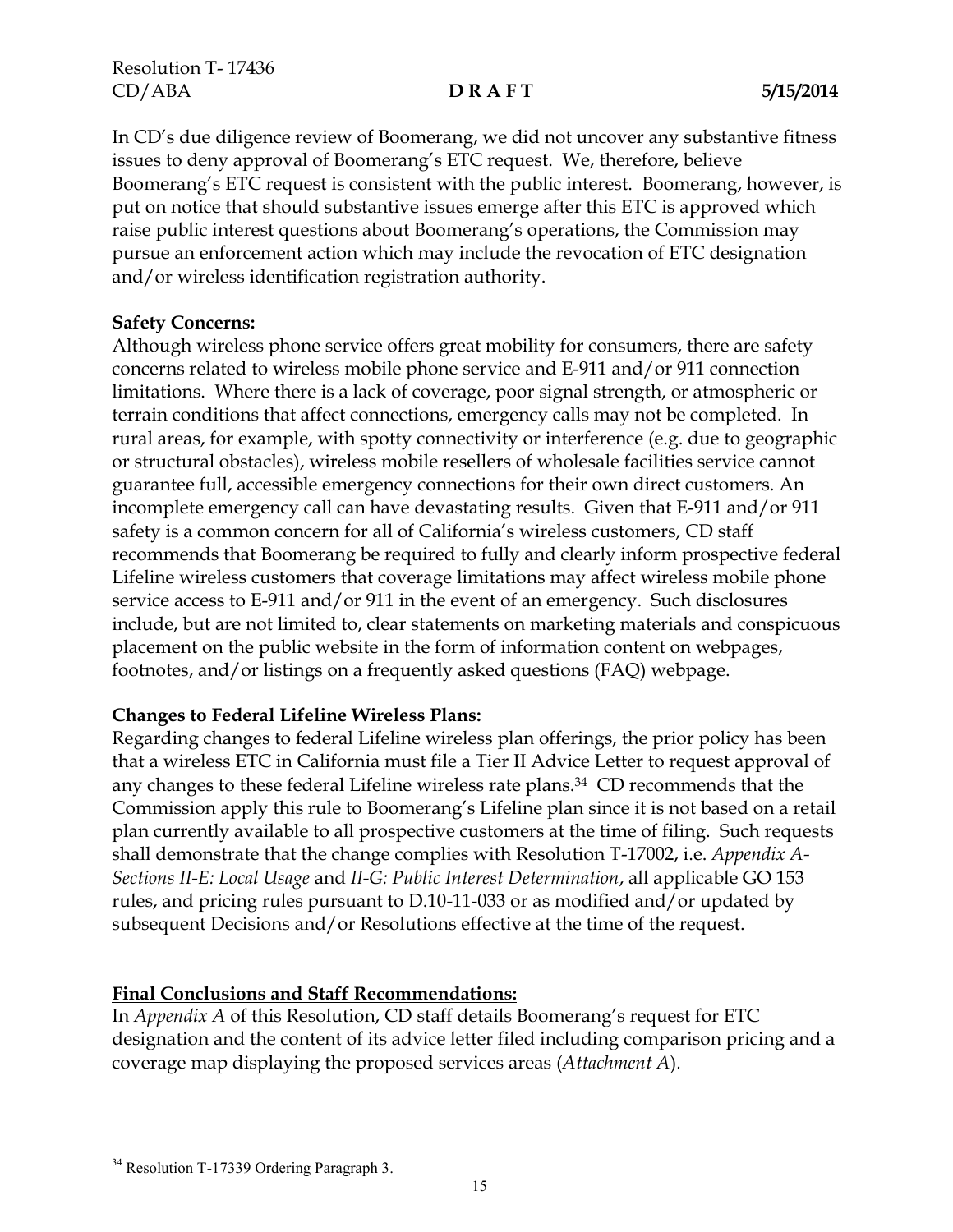CD staff recommends conditional approval of the federal Lifeline wireless ETC designation Boomerang requested for the purpose of offering federal Lifeline wireless service in California in the service areas of the URF carriers excluding the Small LEC service areas. Designation as a federal Lifeline ETC to commence federal Lifeline wireless operations in California requires full compliance with the following requirements:

- Boomerang will comply with 47 C.F.R.  $\S$  54.401(d) by filing the required information directly with USAC to certify that its federal Lifeline wireless plan meets federal requirements under the USAC administration. Boomerang is obligated to report within 30 days of receipt from USAC that compliance has been achieved via a letter to the Director of CD including a copy of the information submitted to USAC and a copy of Boomerang's certification of approval from the USAC;
- **Per CD staff's recommendation to deny its waiver, Boomerang will offer access to** two residential telephone lines in a household with a disabled person, pursuant to GO 153 service element (21);
- Boomerang will provide marketing materials to the CPUC California LifeLine staff for review prior to distribution and advertising;
- Boomerang Wireless, LLC will comply with CPUC User Fee and Public Purpose Program surcharge requirements because failure to comply with fee and surcharge remittance requirements may lead to enforcement action including, but not limited to, revocation of Boomerang's ETC designation and/or wireless identification registration authority;
- Boomerang will file a copy of updated ZIP+4 code data list with the Director of CD and the California LifeLine Administrator; and,
- Boomerang will post safety-concern content about wireless telephone service coverage limitations on distributed materials and on its company website.

# **COMMENTS**

In compliance with P.U. Code § 311(g), the Commission emailed a notice letter on February 21, 2014, informing all parties on the eligible telecommunications carrier service list of the availability of this resolution for public comments at the Commission's website www.cpuc.ca.gov. The notice letter also informed parties that the final conformed resolution adopted by the Commission will be posted and available at this same website.

CD did not receive any comments on this resolution.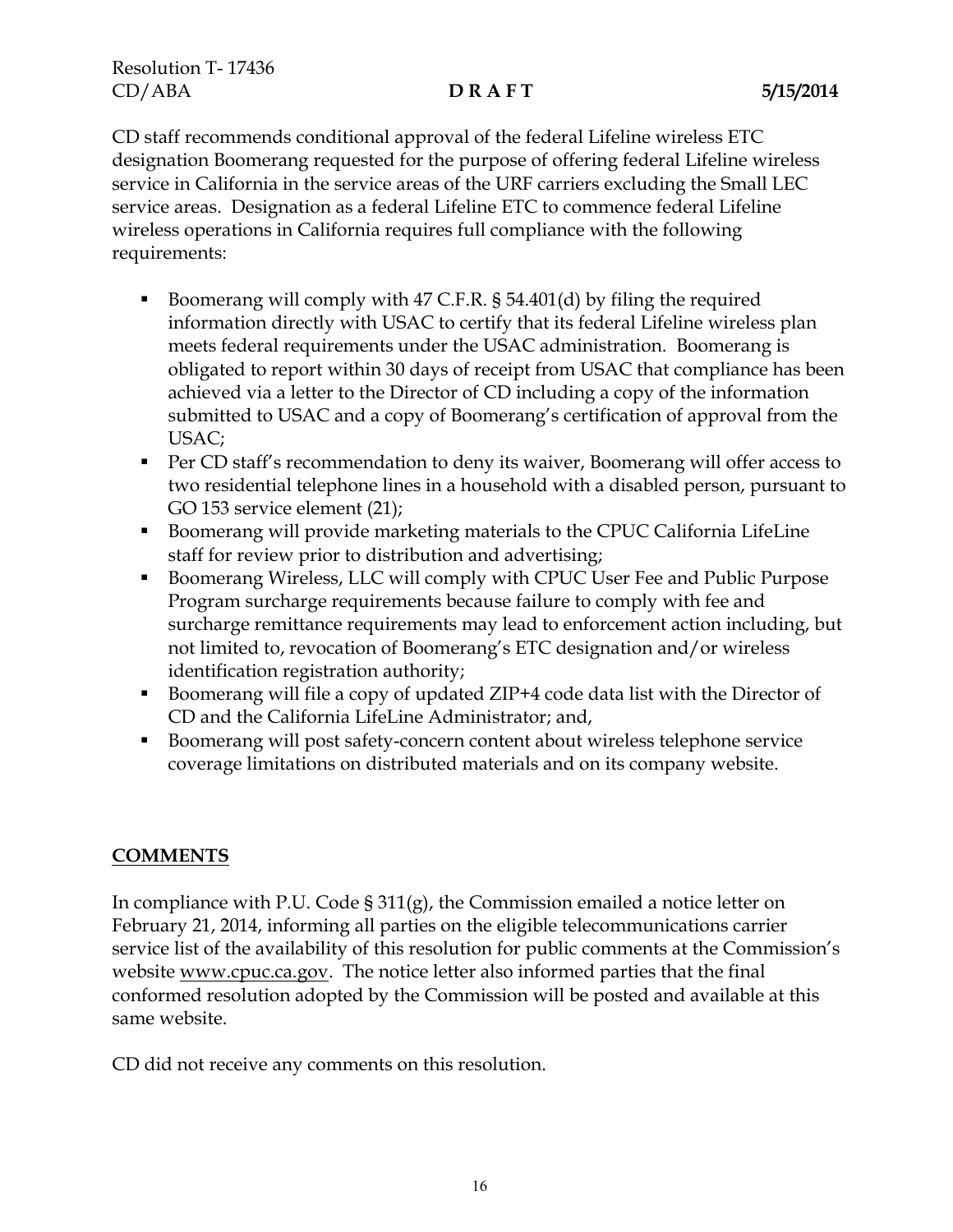### **FINDINGS AND CONCLUSIONS**

- 1. Boomerang Wireless, LLC, doing business as enTouch Wireless, a wireless service provider, is an Iowa-based company with principal offices at 955 Kacena Road, Suite A, Hiawatha, Iowa 52233.
- 2. On September 23, 2012, the Commission issued Boomerang its Wireless Identification Registration number U-4436-C allowing it to operate as a wireless reseller of Commercial Mobile Radiotelephone services to the public in California.
- 3. On March 4, 2013, Boomerang Wireless, LLC, doing business as enTouch Wireless, filed its Advice Letter 1 requesting eligible telecommunications carrier designation in order to provide federal Lifeline wireless service to qualified customers in the service areas of the uniform regulatory framework carriers, excluding the small local exchange carriers (Small LECs) service areas.
- 4. Boomerang Wireless, LLC only seeks federal Lifeline support and does not seek federal high-cost fund support or California LifeLine fund support.
- 5. Boomerang Wireless, LLC has met the FCC's ETC requirements.
- 6. Boomerang Wireless, LLC will file the required service plan information pursuant to 47 C.F.R. § 54.401(d) with the Universal Service Administrative Company (USAC). USAC will review the service plans to ensure they meet the federal Lifeline requirements. Once accepted, a copy of the information submitted to USAC and a copy of Boomerang Wireless, LLC's certification of approval from the USAC shall be provided to the Communications Division Director within 30 days of receipt from USAC.
- 7. Boomerang Wireless, LLC requested a waiver to six service elements of California LifeLine: (4) the ability to receive free incoming calls, (10) customer choice of local flat-rate service or measured-rate service; (11) free provision of one directory listing per year, (12) availability of free white pages telephone directory, (15) free access to 800 and 800-like toll-free numbers, and (21) access to two residential telephone lines if a low-income household with a disabled person requires both lines to access California LifeLine.
- 8. It is reasonable to grant waivers for LifeLine elements (4), (10), (11), (12), and (15) because they apply not to wireless service providers but to providers of wireline services; the Commission has granted such waivers in the past.
- 9. Communications Division does not recommend granting a waiver to LifeLine element (21) because federal Lifeline wireless providers comply with this service element currently and because Decision 14-01-032 maintains this element as a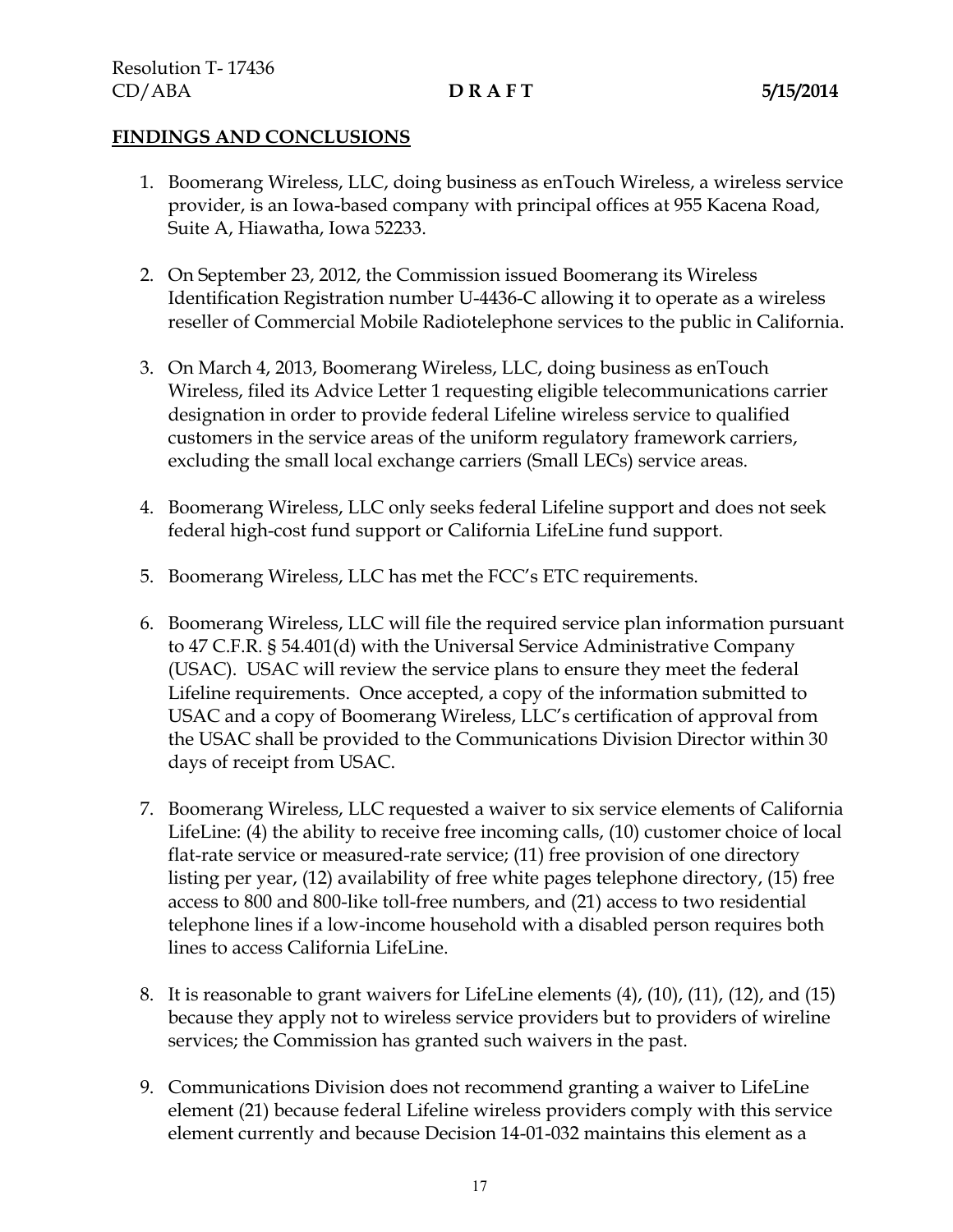requirement in the California LifeLine rules for wireless carriers (*Attachment D*, *Appendix A-2*, service element (17)).

- 10. Current General Order 153 shall continue to be used to evaluate ETC designation requests by wireless carriers including federal Lifeline applications and renewals until the Commission revises General Order 153 rules and determines the extent to which revised General Order 153 rules and revised California LifeLine service elements should apply to federal Lifeline wireless offerings in Rulemaking 11-03- 013. Boomerang Wireless, LLC shall be required to comply with current General Order 153 rules, with the exception of the service element waivers granted in this Resolution, until further directed by the Commission.
- 11. Boomerang Wireless, LLC commits to comply with General Order 153's application, verification, and renewal processes to establish customer eligibility with the California LifeLine Administrator and will not offer federal Lifeline wireless plans to customers until the California LifeLine Administrator approves their Lifeline eligibility.
- 12. Boomerang Wireless, LLC will label clearly its wireless offerings as *federal Lifeline service* to minimize customer confusion between the California LifeLine and federal Lifeline programs, to include adequate information about the potential coverage and service quality issues, and to provide copies to Communications Division of all marketing materials including, but not limited to, customer service representative scripts, internet marketing, and posters and brochures, for CPUC California LifeLine staff to review and approval prior to publication and distribution. We find this recommendation reasonable and adopt it.
- 13. Boomerang Wireless, LLC commits to comply with CPUC User Fee and Public Purpose Program surcharge requirements. Failure to comply with fee and surcharge remittance requirements may lead to enforcement action including, but not limited to, revocation of Boomerang Wireless, LLC's ETC designation and/or wireless identification registration authority.
- 14. Boomerang Wireless, LLC will utilize the ZIP+4 code data of the Small LECs' service areas to ensure that current customers of the small LECs are not accepted as its federal Lifeline customers. We find this recommendation reasonable and adopt it.
- 15. Communications Division recommends requiring the Small LECs to provide Boomerang Wireless, LLC an updated ZIP+4 code data in their corresponding service areas within 30 days of the effective date of this Resolution. Communications Division recommends that the Small LECs also be required to provide, on an as-needed basis, any update to the ZIP+4 code data to Boomerang Wireless, LLC, as with all other wireless designated ETCs in California. Boomerang shall file a copy of any updated ZIP+4 code data with the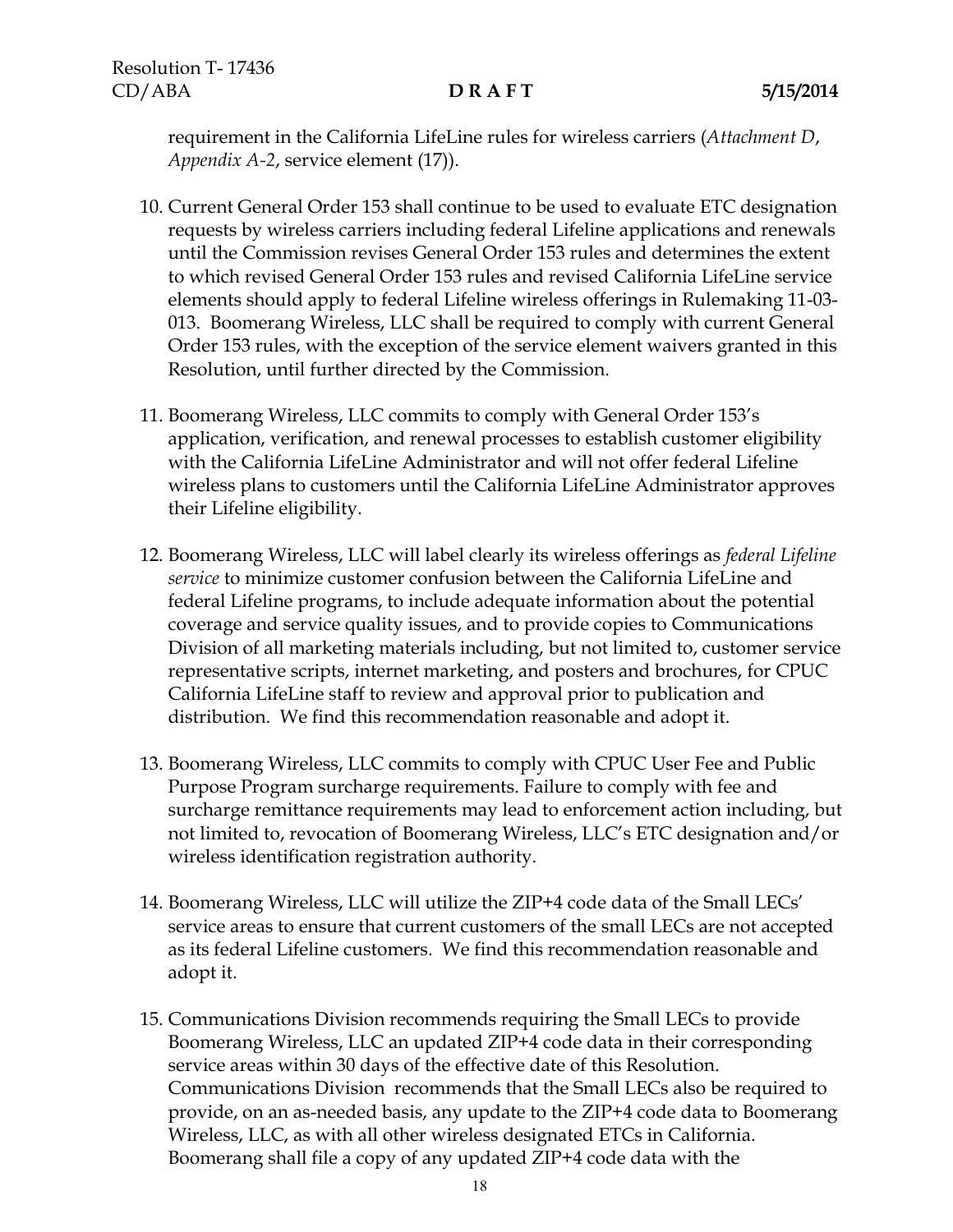Communications Division Director and the California LifeLine Administrator (CLA). The ZIP+4 code data shall be provided in an MS Excel file (xls) format via email to the CD director. The Small LECs shall provide the CLA the ZIP+4 code data in a format specified by the CLA.

- 16. The Commission should rely on the Small LECs to monitor whether Boomerang Wireless, LLC, or any other wireless carrier, is providing federal Lifeline wireless service to any current Small LECs customers. The Small LECs can raise any related concerns about Boomerang Wireless, LLC, or any other wireless carrier's behavior or practices in the Small LECs' service areas, for Commission review. If the matter cannot be resolved informally, the Small LECs can file a formal complaint with the Commission.
- 17. Communications Division conducted due diligence reviews to determine Boomerang Wireless, LLC's fitness as it relates to customer protection and found no fitness issues.
- 18. For public safety reasons, Boomerang Wireless, LLC will clearly inform Lifeline customers that coverage limitations may affect wireless mobile service including E-911/911 emergency calls. Disclosures include, but are not limited to, clear statements on all marketing materials and the company website.
- 19. Communications Division recommends that the Commission's Eligible Telecommunications Carrier rule requiring a Tier II Advice Letter to request approval for any future changes to the federal Lifeline wireless plan approved in this Resolution be applied to Boomerang Wireless, LLC because this federal Lifeline plan is not based on a retail plan offering. Such request shall demonstrate that the change complies with Resolution T-17002, i.e. *Appendix A-Sections II-E: Local Usage* and *II-G. Public Interest Determination*, all applicable General Order 153 rules, and pricing rules pursuant to D.10-11-033 or as modified and/or updated by subsequent Decisions and/or Resolutions effective at the time of the request. We find Communications Division's recommendation reasonable and adopt it.
- 20. On February 21, 2014, the Commission emailed a draft of this resolution for public comments to all parties on the eligible telecommunications carrier service list.
- 21. Communications Division did not receive any comments on this resolution.

## **THEREFORE, IT IS ORDERED** that:

1. It is in the public interest to conditionally approve Boomerang Wireless, LLC, doing business as enTouch Wireless, (U-4436-C) with eligible telecommunications carrier (ETC) designation to provide federal Lifeline wireless service throughout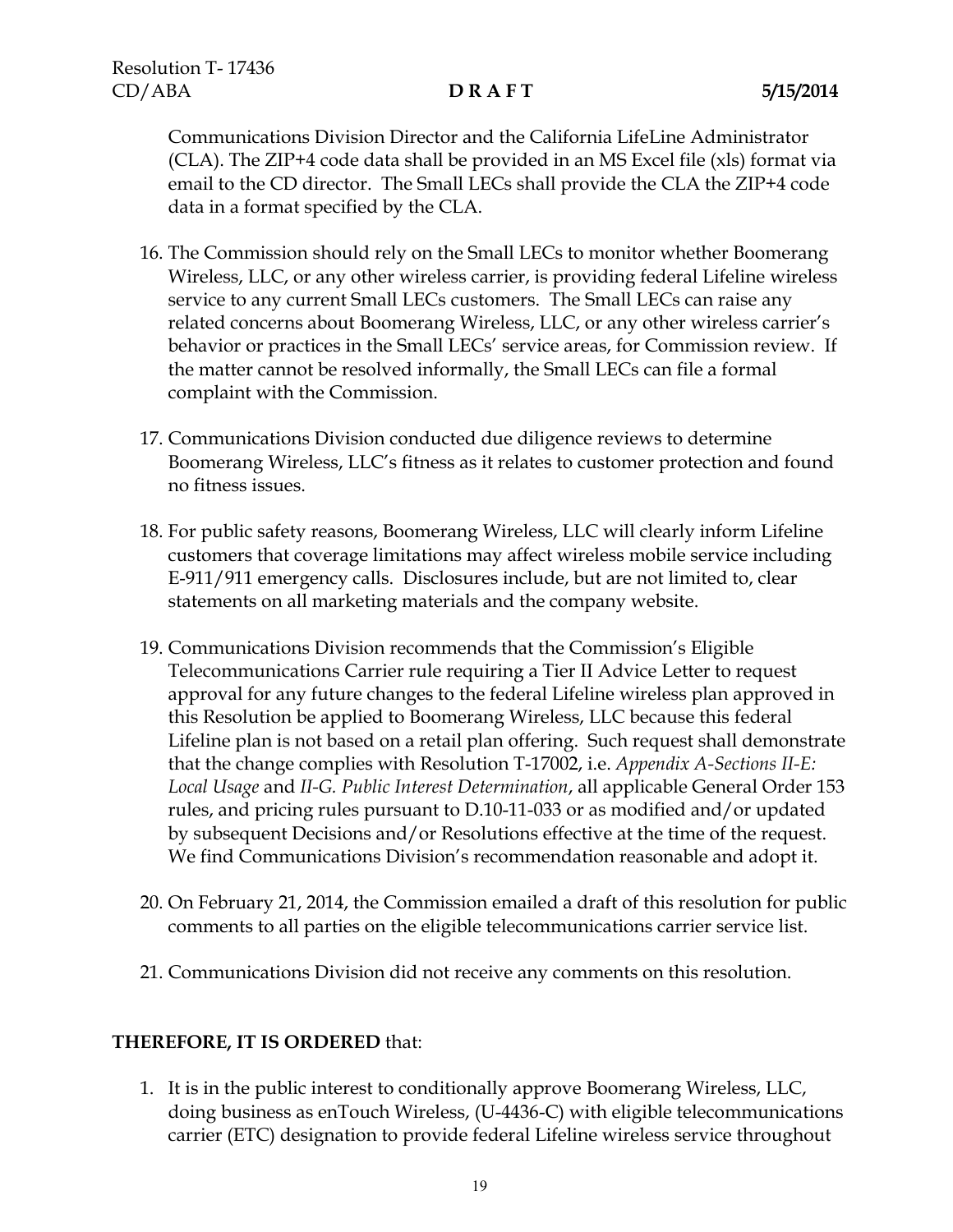California in the service areas of the uniform regulatory framework carriers, excluding the small local exchange carrier (Small LECs) service areas.

- 2. Boomerang Wireless, LLC's ETC designation approval shall be contingent upon the following: 1) Boomerang Wireless, LLC shall submit to the Communications Division Director a copy of the information submitted to Universal Service Administrative Company and a copy of Boomerang Wireless, LLC's certification of approval from the USAC within 30 days of receipt from USAC of its compliance with 47 C.F.R. § 54.401(d) related to its federal Lifeline wireless plan; 2) the review by the CPUC California LifeLine staff of Boomerang Wireless, LLC's marketing materials prior to distribution and publication; and, 3) Boomerang Wireless, LLC shall note clearly wireless mobility safety content on all distributed federal Lifeline materials and on the company website.
- 3. Boomerang Wireless, LLC shall offer the federal Lifeline wireless service plan *Boomerang 250 Minute Basic Plan +25MB* data at no (\$0) cost to Lifeline customers.
- 4. Boomerang Wireless, LLC shall use a Tier II Advice Letter to request approval for any future changes to this federal Lifeline wireless plan approved in this Resolution because this federal Lifeline wireless plan is not based on a currently available retail plan offering. Such request shall demonstrate that the change complies with Resolution T-17002, i.e. *Appendix A-Sections II-E: Local Usage* and *II-G. Public Interest Determination*, all applicable General Order 153 rules, and pricing rules pursuant to Decision 10-11-033 or as modified and/or updated by subsequent Decisions and/or Resolutions effective at the time of the request.
- 5. Boomerang Wireless, LLC shall comply with General Order 153's enrollment application, verification, and renewal processes under the review of the California LifeLine Administrator which establishes customer eligibility.
- 6. Boomerang Wireless, LLC shall be authorized waivers for these five requested service elements of California LifeLine: (4) the ability to receive free incoming calls, (10) customer choice of local flat-rate service or measured-rate service; (11) free provision of one directory listing per year, (12) availability of free white pages telephone directory, and (15) free access to 800 and 800-like toll-free numbers. An authorized waiver will have no bearing on California LifeLine offerings.
- 7. Boomerang Wireless, LLC shall be denied a waiver of California LifeLine element (21) requiring access to two residential telephone lines in a household with a disabled person.
- 8. Boomerang Wireless, LLC shall clearly label its offerings as *federal Lifeline service* to minimize customer confusion between the California LifeLine and federal Lifeline programs, shall include adequate information about the potential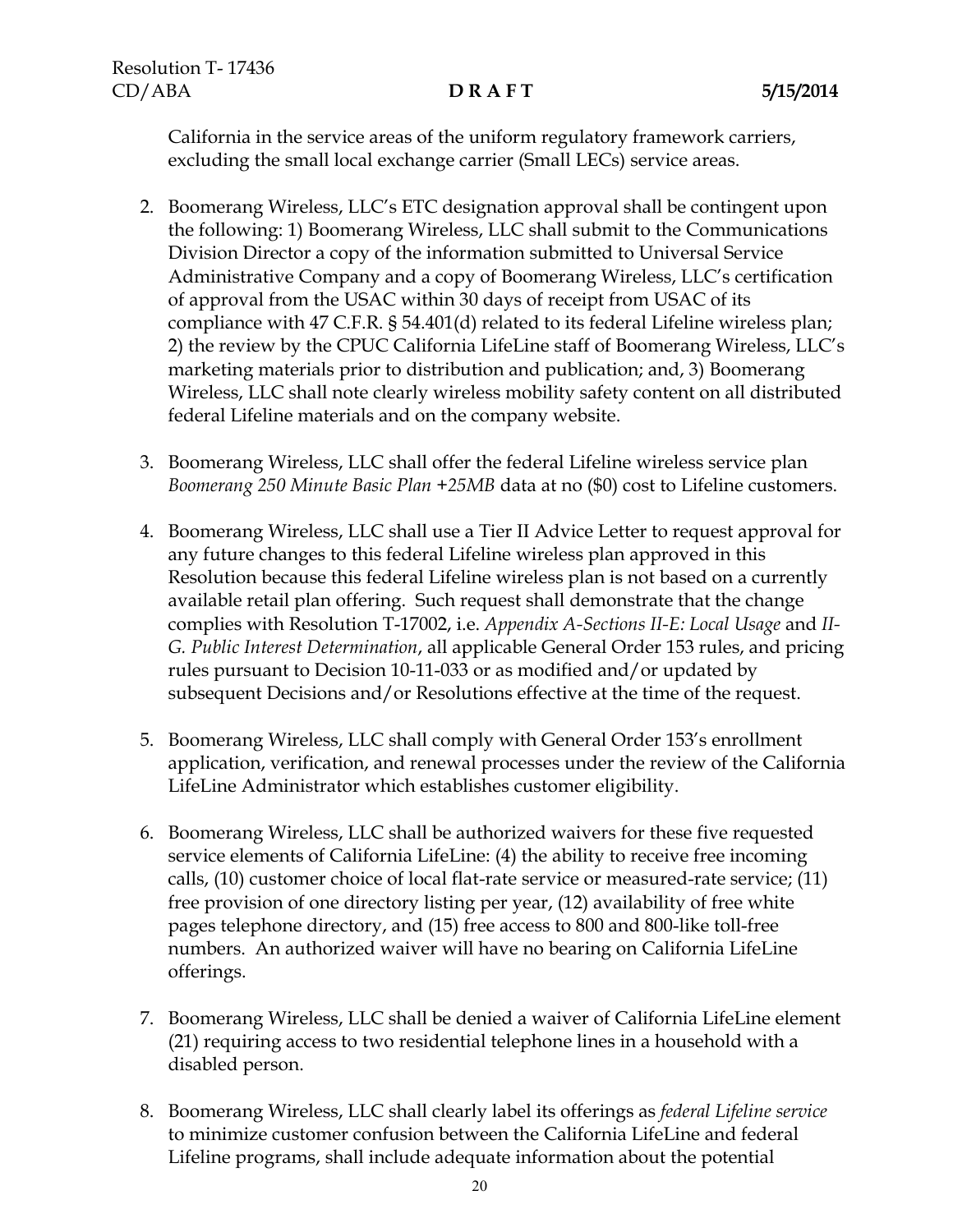coverage and service quality issues, and shall provide copies of all marketing materials including, but not limited to, customer service representative scripts, internet marketing, and posters and brochures for Communications Division's California LifeLine staff review and approval prior to distribution of marketing publications.

- 9. Boomerang Wireless, LLC shall implement the ZIP+4 codes to screen customers and ensure that current customers of the Small LECs are not accepted as federal Lifeline wireless customers with Boomerang Wireless, LLC.
- 10. The Small LECs shall be required to provide Boomerang Wireless, LLC the same as with all other active wireless ETCs, an updated list of the ZIP+4 code data in their service areas within 30 days of the effective date of this Resolution. The Small LECs also shall be required to provide on an as-needed basis any update to the ZIP+4 code data Boomerang Wireless, LLC, the same as with all other active wireless designated ETCs in California. A copy of any updated ZIP+4 code data shall be filed with the Communications Division Director and the California LifeLine Administrator (CLA). The ZIP+4 code data shall be provided in an MS Excel file (.xls) format via email to the Communications Division Director. The Small LECs shall provide the CLA the ZIP+4 code data in a format specified by the CLA.
- 11. The Small LECs shall monitor for instances where they believe Boomerang Wireless, LLC, as with all other active wireless carriers, is providing federal Lifeline wireless service to any Small LEC customers and can raise related concerns about Boomerang Wireless, LLC's, or any other wireless carrier's, behavior or practices in the small LEC service areas for Commission review. If the matter cannot be resolved informally, the Small LECs can file a formal complaint with the Commission.
- 12. Boomerang Wireless, LLC shall comply with Commission rules and regulations including the reporting and payment of Public Utilities Commission User Fees and Public Purpose Program surcharges. Failure to do so may result in the revocation of its ETC designation and wireless identification registration authority to operate in California.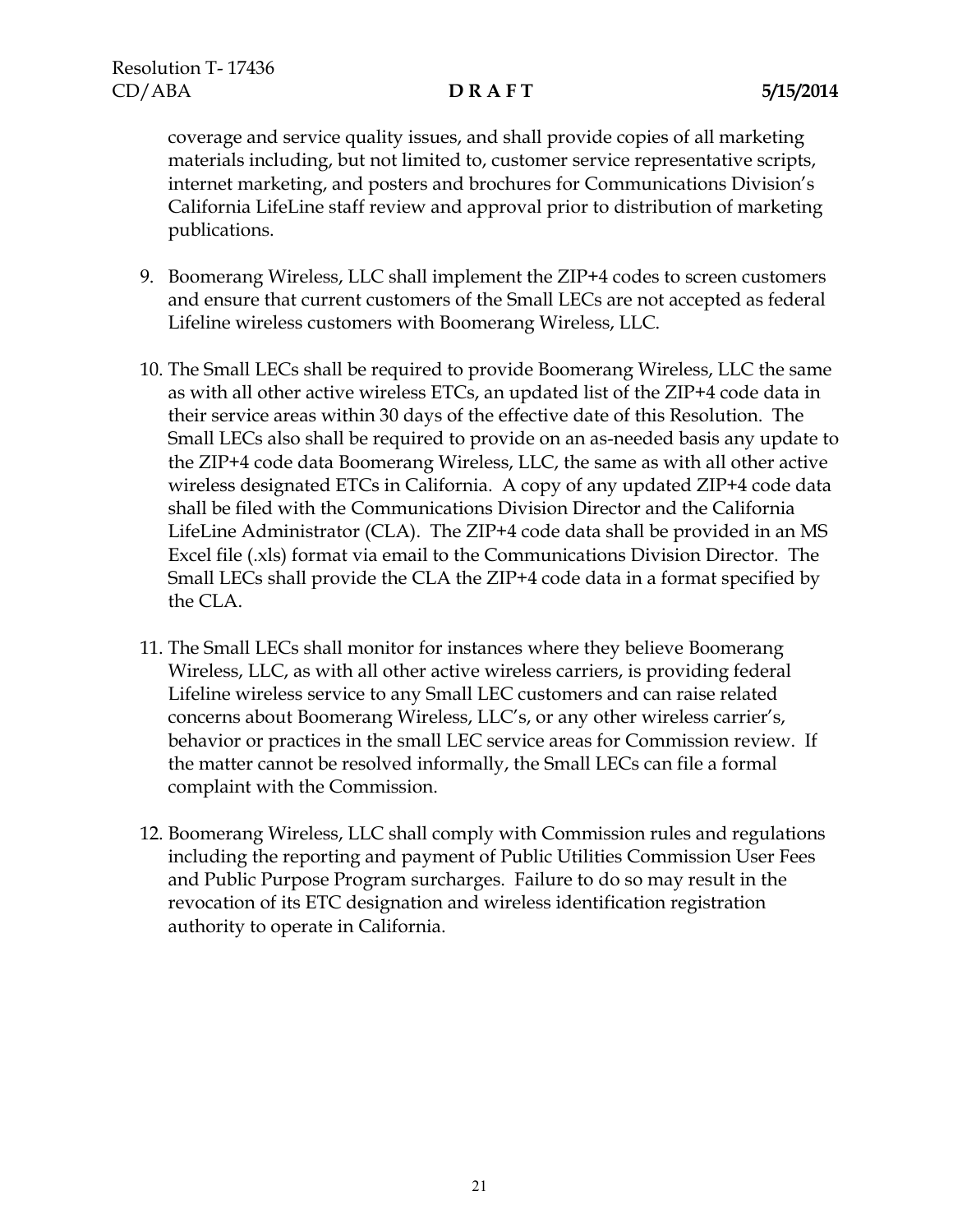This Resolution is effective today.

I certify that the foregoing resolution was duly introduced, passed, and adopted at a conference of the Public Utilities Commission of the State of California held on May 15, 2014, the following Commissioners voting favorably thereon:

> PAUL CLANON Executive Director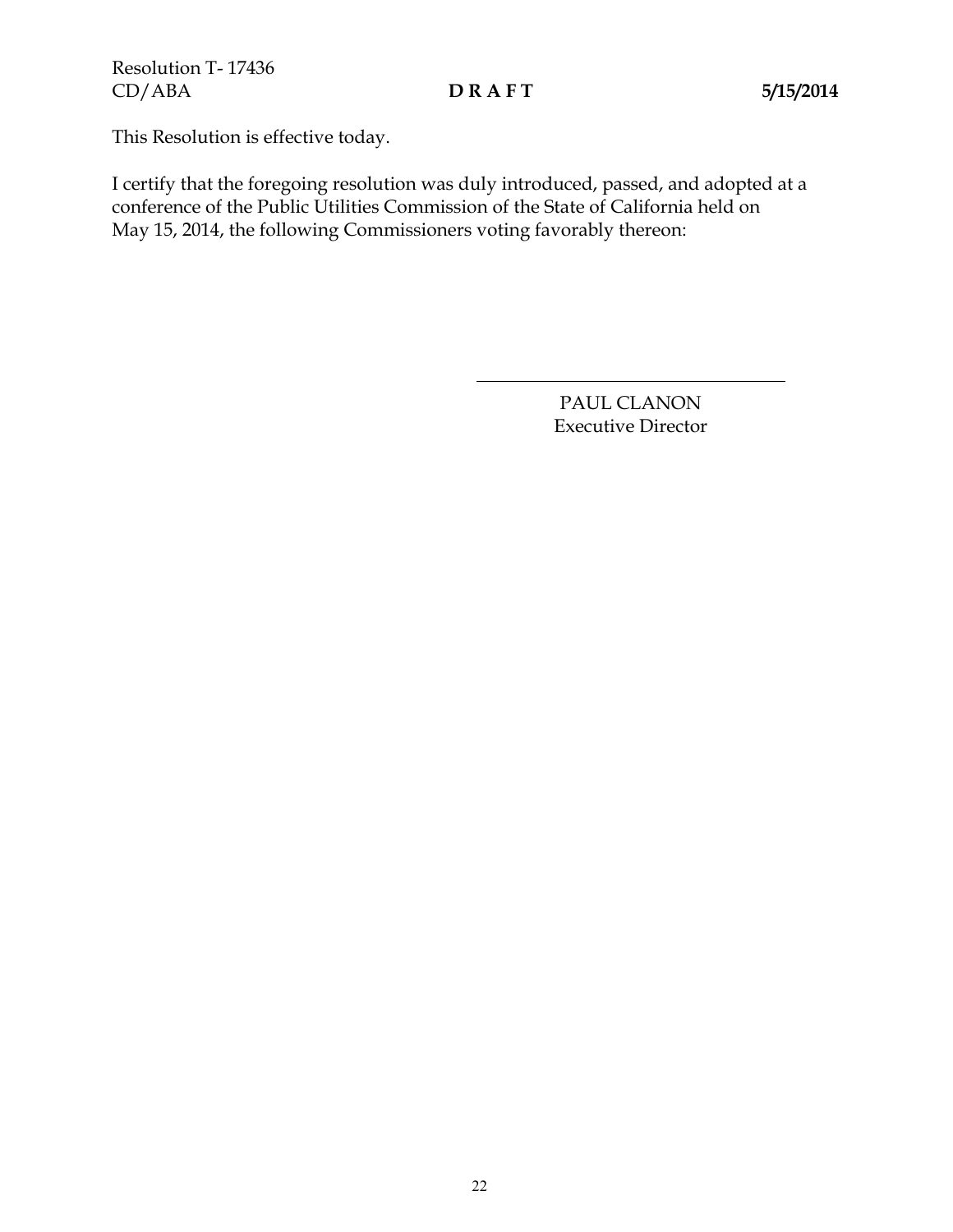Resolution T- 17436 CD/ABA

> **APPENDIX A Resolution T-17436**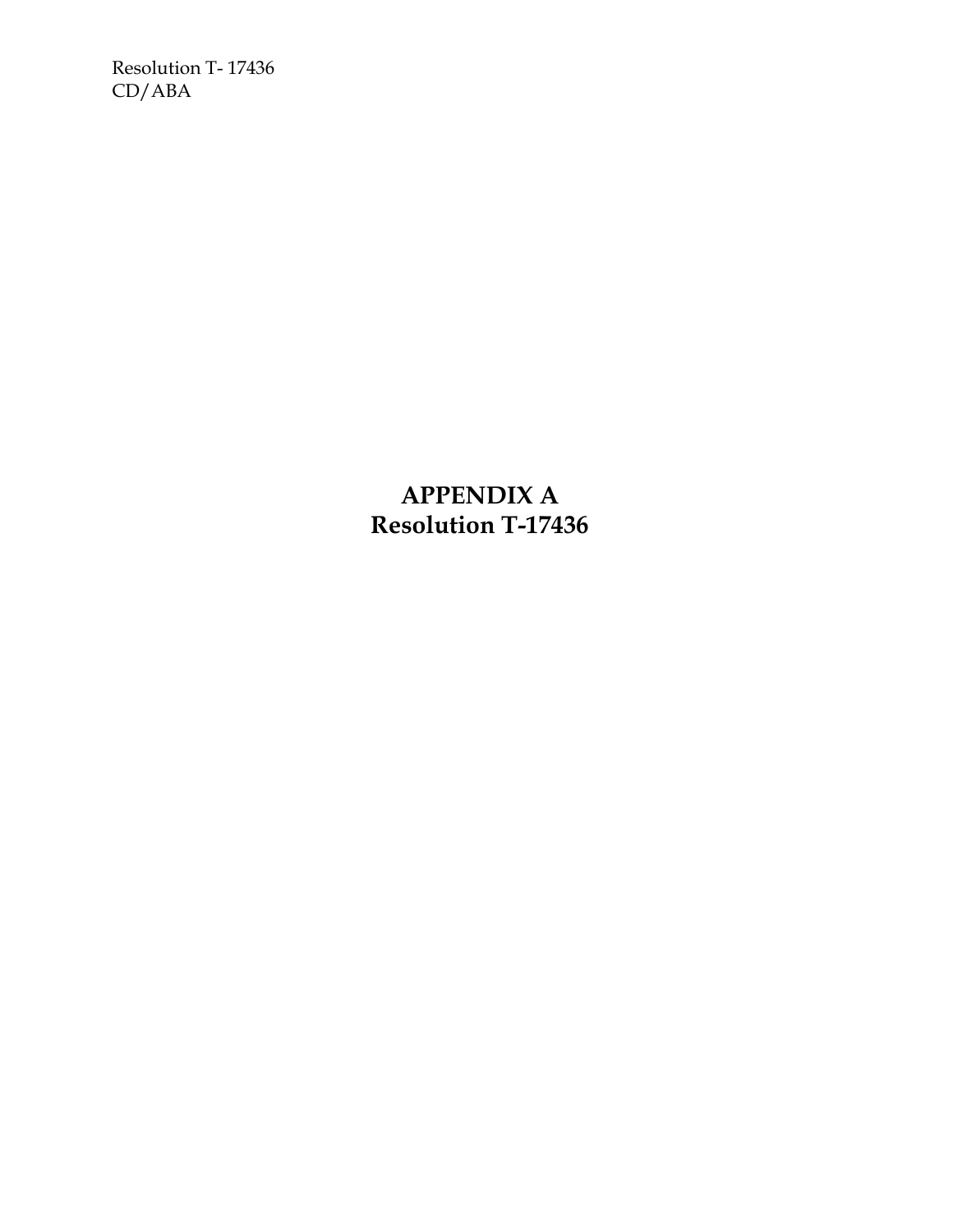Resolution T- 17436 CD/ABA

## **Attachment A Resolution T-17436 Boomerang Wireless, LLC dba enTouch Wireless Proposed Service Area for Federal Lifeline Wireless ETC Service In California**